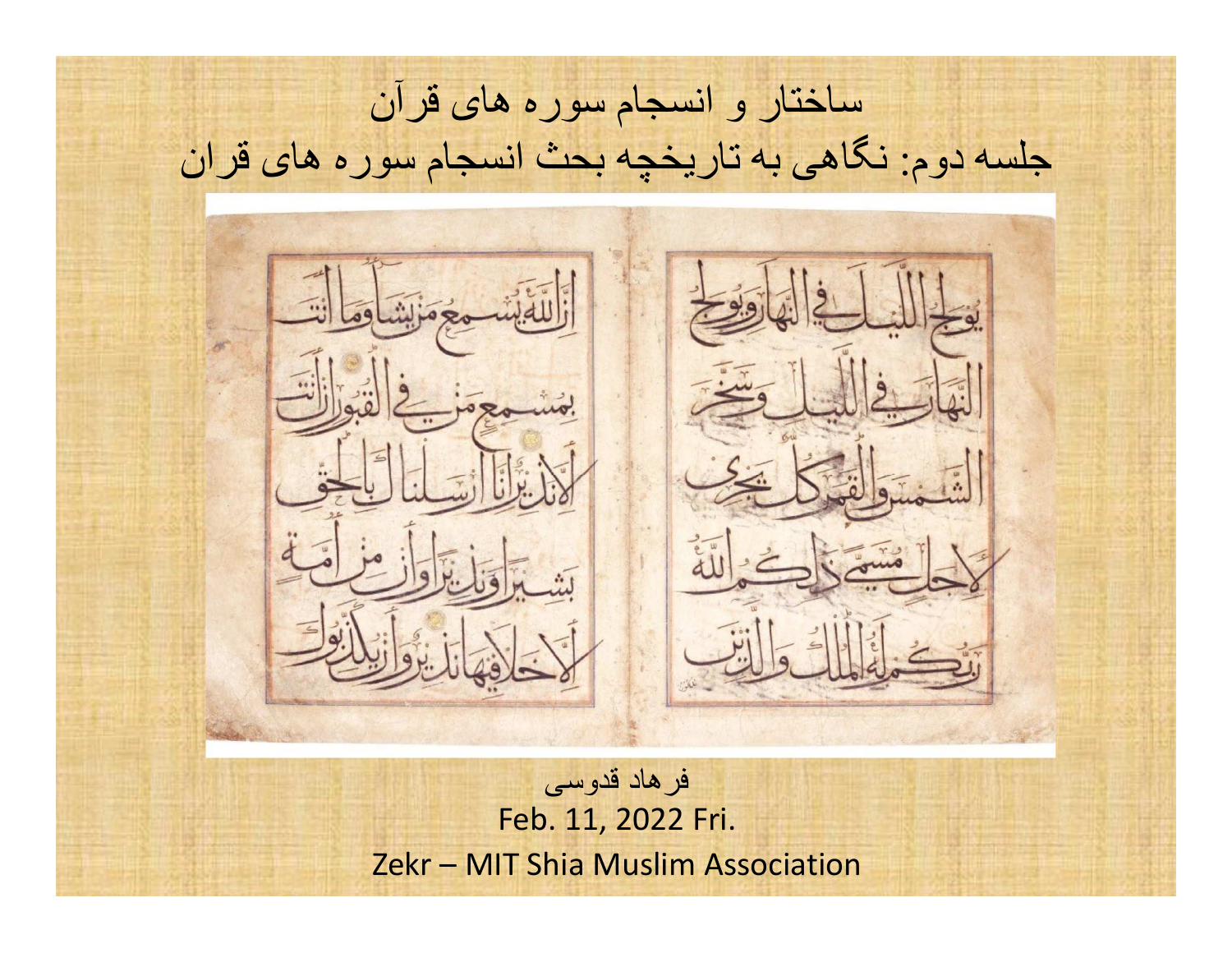بِسُورَةٍ مِنْ  $\frac{1}{2}$   $\frac{1}{2}$   $\frac{1}{2}$   $\frac{1}{2}$   $\frac{1}{2}$   $\frac{1}{2}$   $\frac{1}{2}$   $\frac{1}{2}$   $\frac{1}{2}$   $\frac{1}{2}$   $\frac{1}{2}$   $\frac{1}{2}$   $\frac{1}{2}$   $\frac{1}{2}$   $\frac{1}{2}$   $\frac{1}{2}$   $\frac{1}{2}$   $\frac{1}{2}$   $\frac{1}{2}$   $\frac{1}{2}$   $\frac{1}{2}$   $\frac{1}{2}$  ثُوا بِسُ  $\bullet$ ٥ عَلَى عَبْدِنَا فَأَ<sub>ّ</sub><br>مقامته نَا علَ ْوَإِنْ كُنْتُمْ فِي رَبْبٍ مِمَّا نَزَّلْا ثَّله وَادْعُوا شُهَدَاءَكُمْ مِنْ دُونِ اللَّهِ إِنْ كُنْتُمْ صَادِقِينَ إ و اگر در آنچه بر بنده خود نازل كرده ايم شك داريد پس ثَّلِهِ وَادْعُوا شُهَدَاءَ مِثْلِهِ وَادْعُوا شُهَدَاءَكُمْ مِنْ دُونِ اللَّهِ إِنْ كُنْتُمْ صَادِقِينَ ﴿٦٢﴾  $\bullet$ اگر راست مى گوييد سوره اى مانند آن بياوريد و گواهان خود را غير خدا فرا خوانيد (سوره ٢: البقرة ايه٢٣) ْمْعتُاسْتَطَ • أَمْ يَقُولُونَ افْتَرَاهُ قُلْ فَأْتُوا بِسُورَةٍ مِثْلِهِ وَادْعُوا مَنِ أَثُوا بِسُورَةٍ مِثْ مِنْ دُونِ اللَّهِ إِنْ كُنْتُمْ صَادِقِينَ ﴿٣٨﴾ ة<br>قار فْلُ قاهَُرتَ٥ َون افُه<br>قولُ َ يْمَأيا مى گويند آن را به دروغ ساخته است بگو اگر راست  $\bullet$ مى گوييد سوره اى مانند آن بياوريد و هر كه را جز خدا مى توانيد فرا خوانيد (سوره ١٠: يونس ايه ٣٨)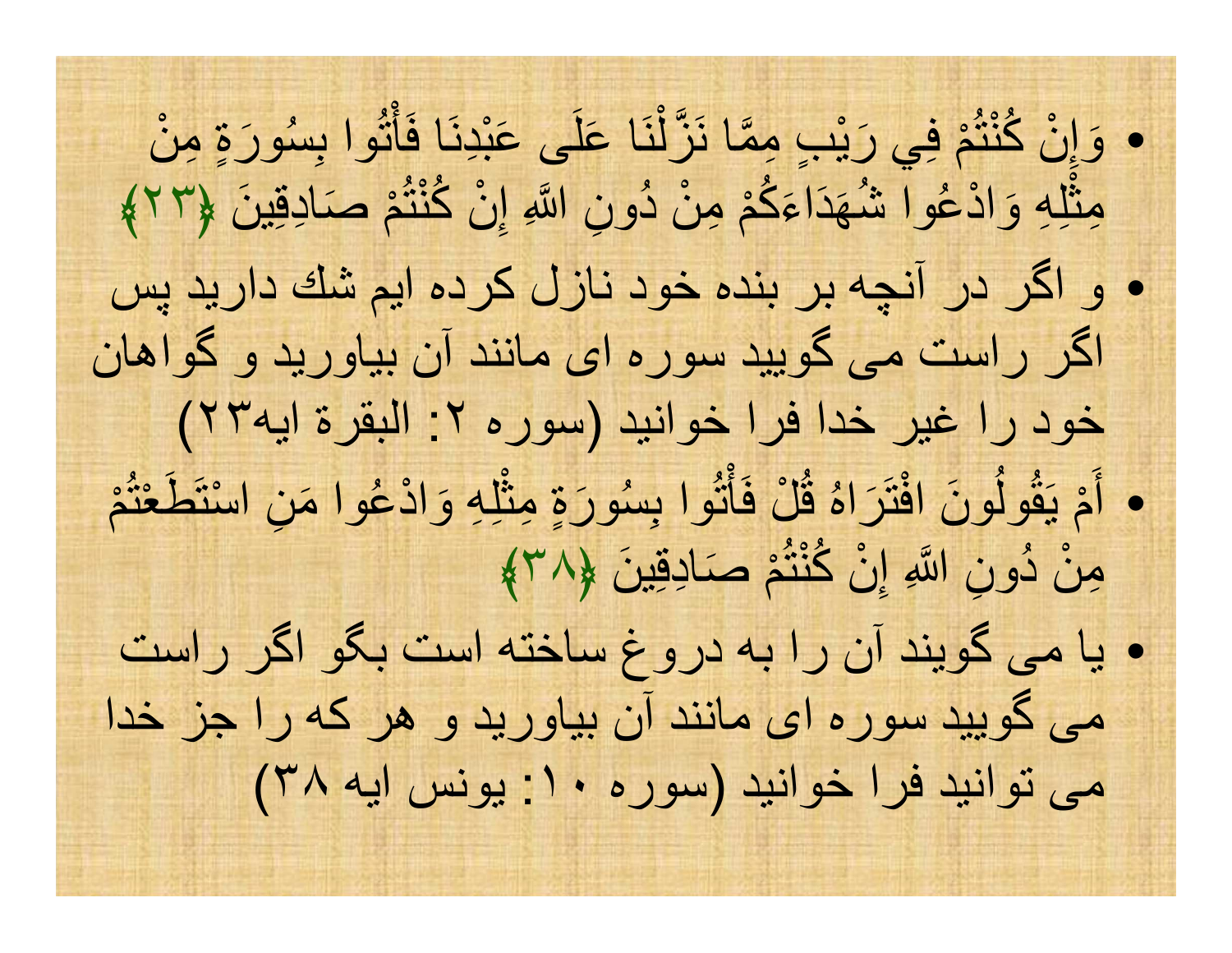چکيده:

- جمع آوری و تدوين قرآن" در دو مجموعه صحبتهای قبلی به دو موضوع "•و " ترتیب زمانی نزول سوره های قرآن" پرداخته شد. در این مجموعه سوم صحبتها به بررسی ساختار سوره های قرآن با محوريت بحث وحدت موضوعی و يا انسجام و نظم ادبی سوره های قرآن می پردازيم.
	- متن قرآن تنوع زيادی در شکل و سبک را نشان می دهد، تا حد زيادی به •به ١١۴سوره **-**<br>مکمل این دلیل که وآحدهای پایه ساختاری این متن مقدس - ۱۱۴ سوره - به<br>طیف گسترده ای از گونه های ادبی متمایز تعلق دارند و با یک یا دو و یا حتی سه الگوی متمايز مشترک مطابقت ندارند.
- بعضی از خوانندگان قرآن ابراز می کنند که از نظر آنان بعضی سوره های •قرآن شامل بخش های جدا از همی هستند که بدون پيوستگی و ارتباط خاصی در کنار هم قرار گرفته اند.
	- مطالعات آکادميک غربی قرآن بر خلاف اين برداشت اخيرا به مفهوم •سوره به عنوان يک واحد موضوعی و ادبی و به همراه ان، تقسيم<br>سورههای کامل به بخشها و يا قسمتهای متوالی و جستجوی ارتباط بين اينبخشها، علاقه فز ايندهای نشان داده است.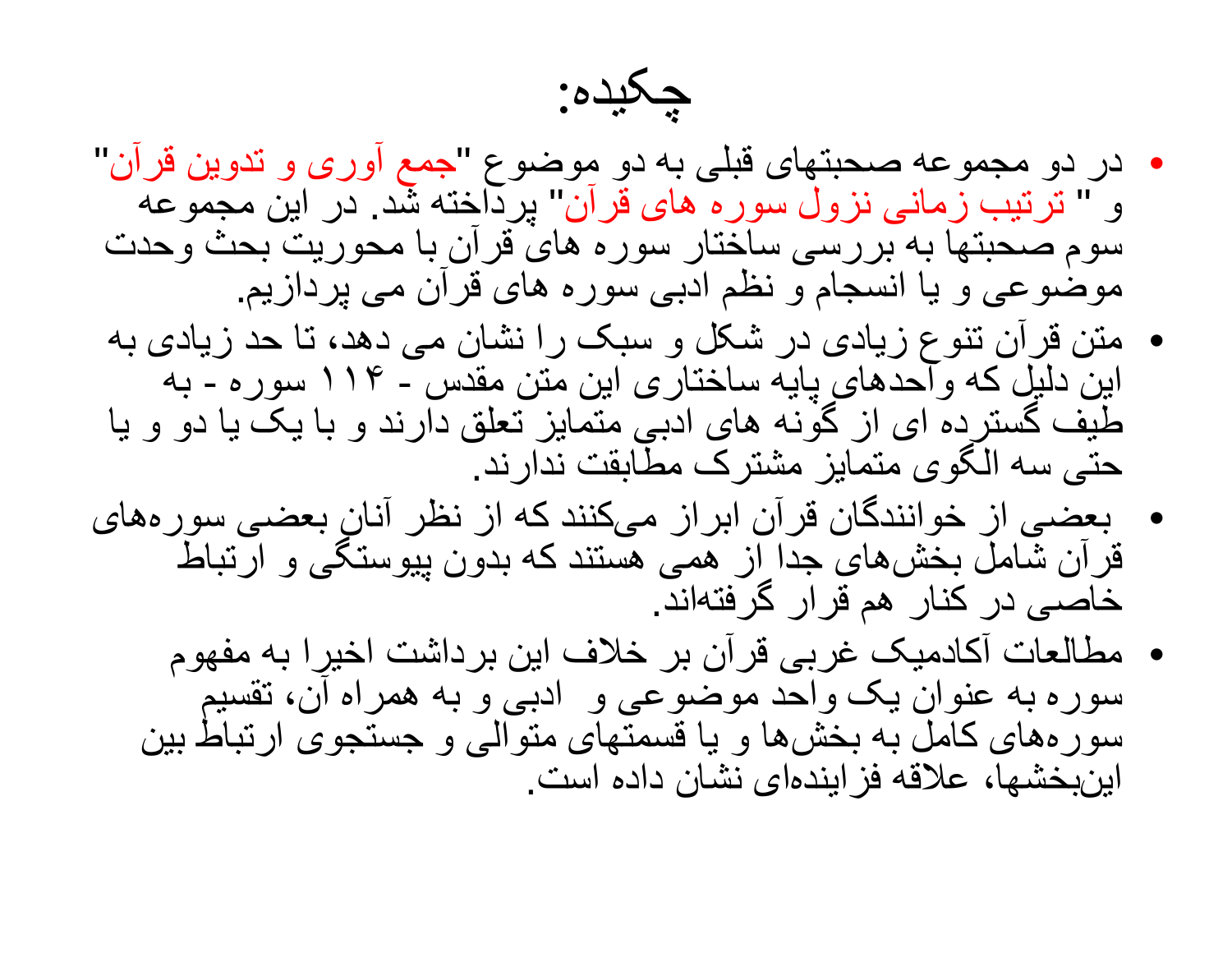- چکيده: در اين رشته جلسات بررسی خواهيم کرد که آيا همانطور که برخی مطرح •کرده اند در پس عدم پیوستگی ظاهری برخی از سوره ها، عناصر پیوند<br>دهنده ای وجود دارند که اجزای مختلف یک سوره را به هم متصل می کند<br>و درون مایه ای وحدت بخش وجود دارد که مانند یک نخ، بخش های مختلف<br>سوره را به هم پیوند می دهد و آن می کند؟
	- بخش بندی صحيح سوره های قرآنی به دسته های متوالی آيات، دغدغه ای •نسبتا متاخر برای مفسران قرآن ولی گامی ضروری برای تبيين ساختار و احراز انسجام و وحدت موضوعی هر سوره است.
- نشانگرها، علاوه بر ملاحظات موضوعی و معنايی، شاخص های ساختاری (• تقسيم کننده ها) در تشخيص مرزهای زير بخش های يک سوره و در نتيجه تقسيم بندی کلی آن تأثير می گذارد.
- اين شاخص،ای ساختاری شامل جابهجايی در الگوی قافيه (فواصل) غالب، طول و يا ساختار آيه، وجود توازیهای نحوی، عبارات أغازين و پايانی<br>فرمولگونه، و تغييرات در گوينده، مخاطب، تكرارها، سوگندها، كلمات •عطف، دوتايی ها و چند تايی های، و غيره هستند.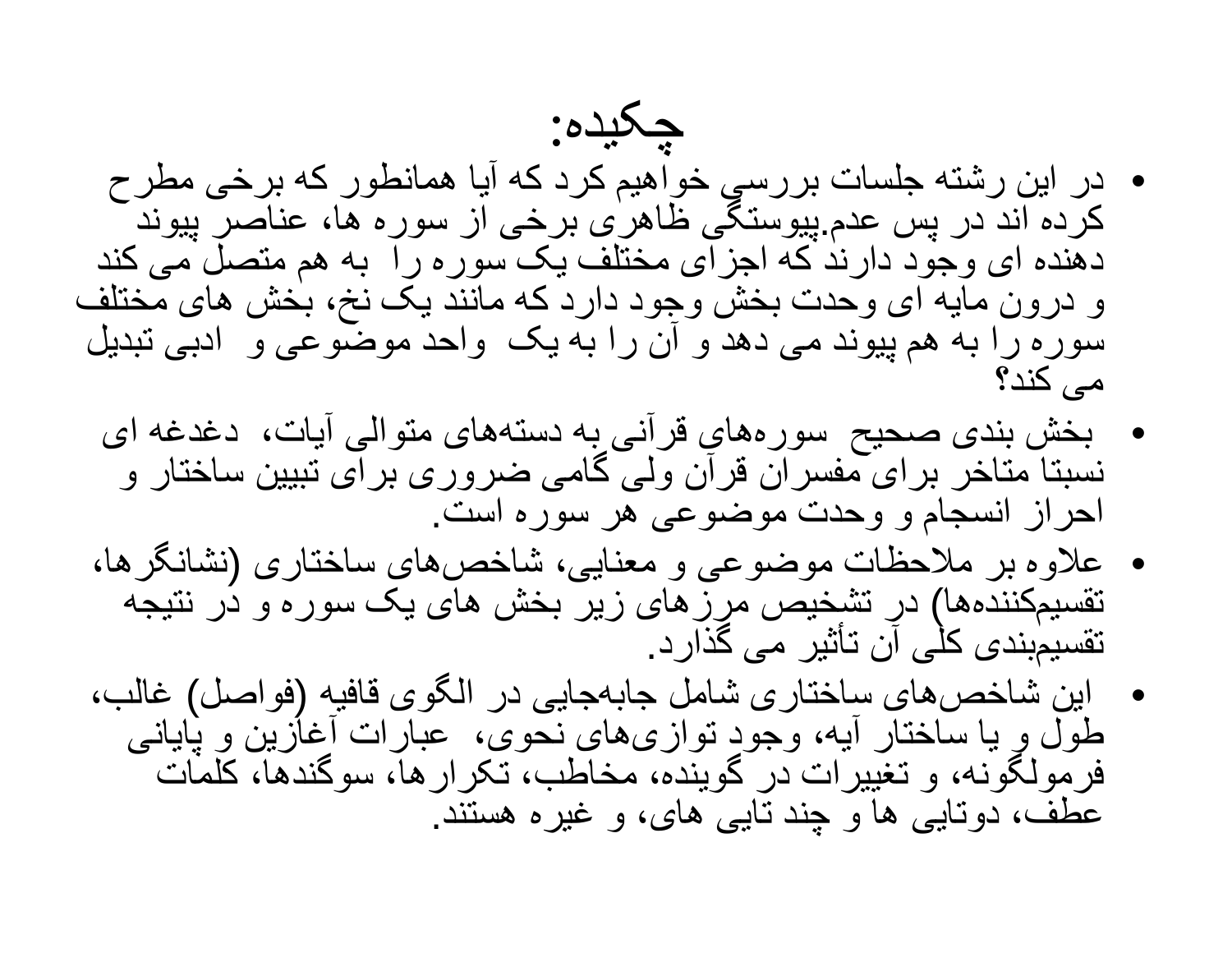چکيده:

- در اين مجموعه جلسات پس از جلسه مقدماتی که به کلياتی در مورد •موضوع مورد بحث و مطالب و سوالات مورد برسی در اینمجموعه<br>جلسات می پردازد، در ابتدا به بررسی برخی از نشانگرهای ساختاری قرآن مانند قافيه (فاصله)، سوگندها، الگوهای خطاب، کلمات عطف و فصل، دوتايی ها و مسئله سرشت شفاهی و نوشتاری قرآن می پردازيم.
	- در ادامه مجموعه جلسات انشالله به موضوع انسجام و وحدت •موضوعی سوره های قرآنی و بررسی ساختار پيشنهادی موسوم به ساختار "سه جزئی" برای برخی از سوره های کوتاهتر قرآن و نیز ساختار پيشنهادی حلقوی برخی از سوره های بزرگتر مورد بحث و بررسی قرار خواهد گرفت.
- در اين فرآيند، ساختار برخی از سوره های مکی و مدينه ای کوتاه تر •را به عنوان مثال، با تفصيل بيشتر مورد بررسی قرار خواهيم داد.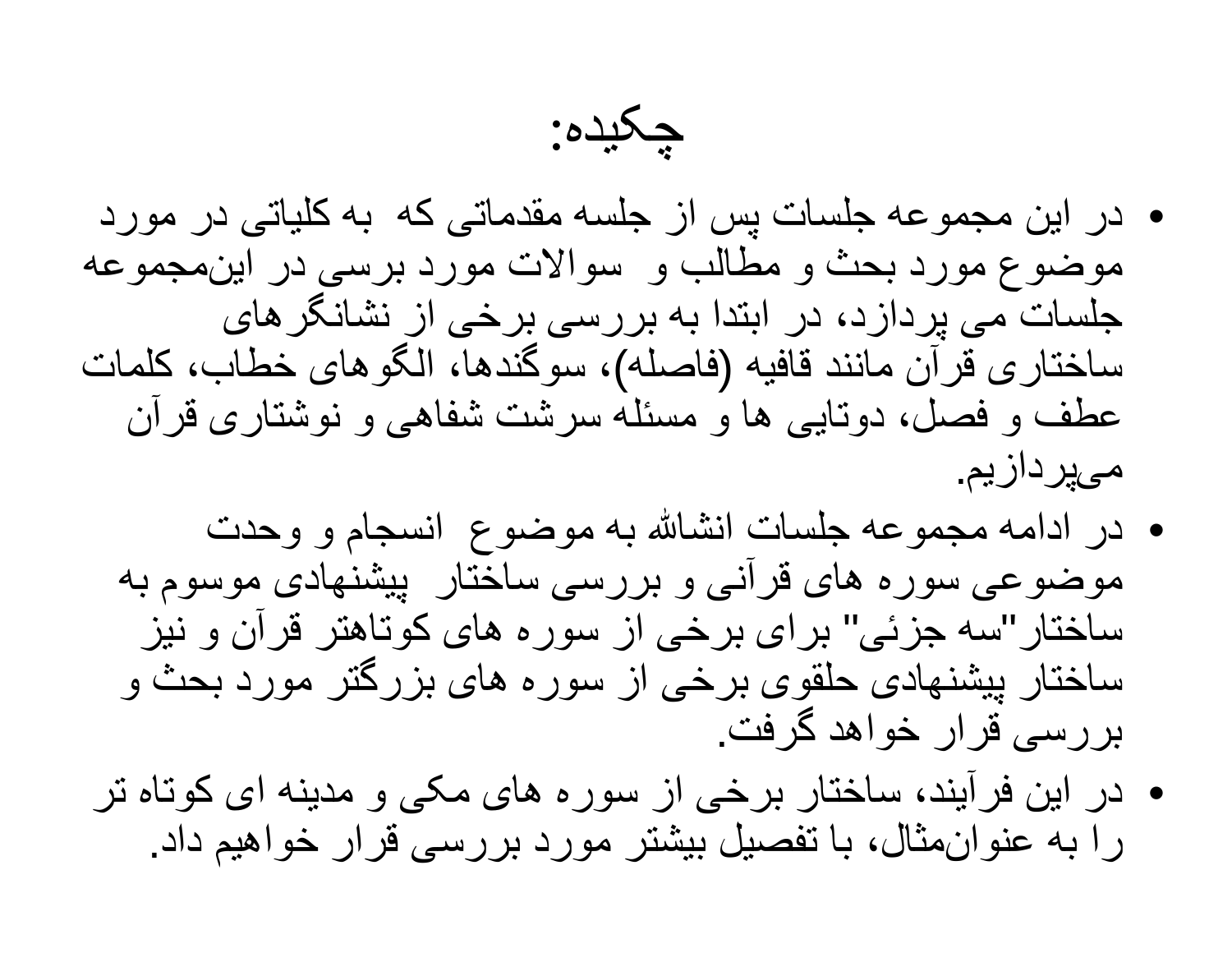# Salwa El-Awa-Linguistic Structure of Qur'an

- Many non‐Arabic‐speaking readers of the Qurʾān find that they cannot understand the interrelations between the different parts of its long surās, and,sometimes, of its shorter surās as well.
- This does not come as a surprise to the Arabic‐speaking reader of the same text.
- Although the latter is more familiar with the style of the Qurʾān, she does not seem able to explain its textual relations much more readily.
- W. M. Watt speaks of "a characteristic of the Qur'an which has often been remarked on, namely, its disjointedness." or Qur'anic arrangement is "unsystematic.:" that the Qur'an lacks "sustained composition at any great length.'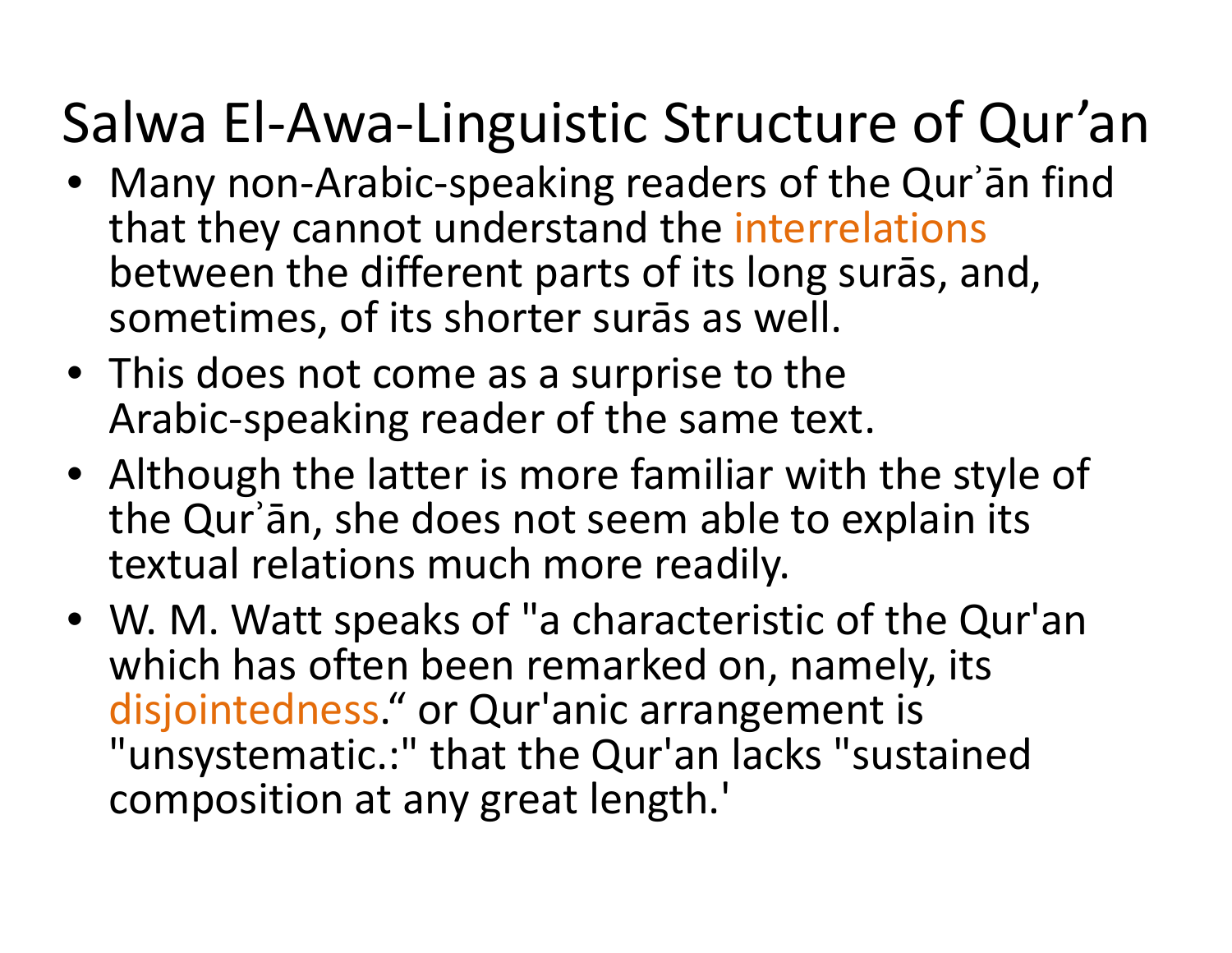### Textual Relations

- Text is composed of linguistic units of various lengths, the smallest unit being a word and the largest being a text.
- A number of words linked together make a sentence; a number of sentences normally make a paragraph; a number of paragraphs make the text.
- Sentences within paragraphs, and paragraphs within texts, are usually expected to have some kind of connection with each other.
- This connection may be semantic, structural/ grammatical, or both.
- • When the relation between two units (sentences or paragraphs) is expressed physically, in actual words or marks (such as punctuation marks that act as connectives), we will refer to it as "structural."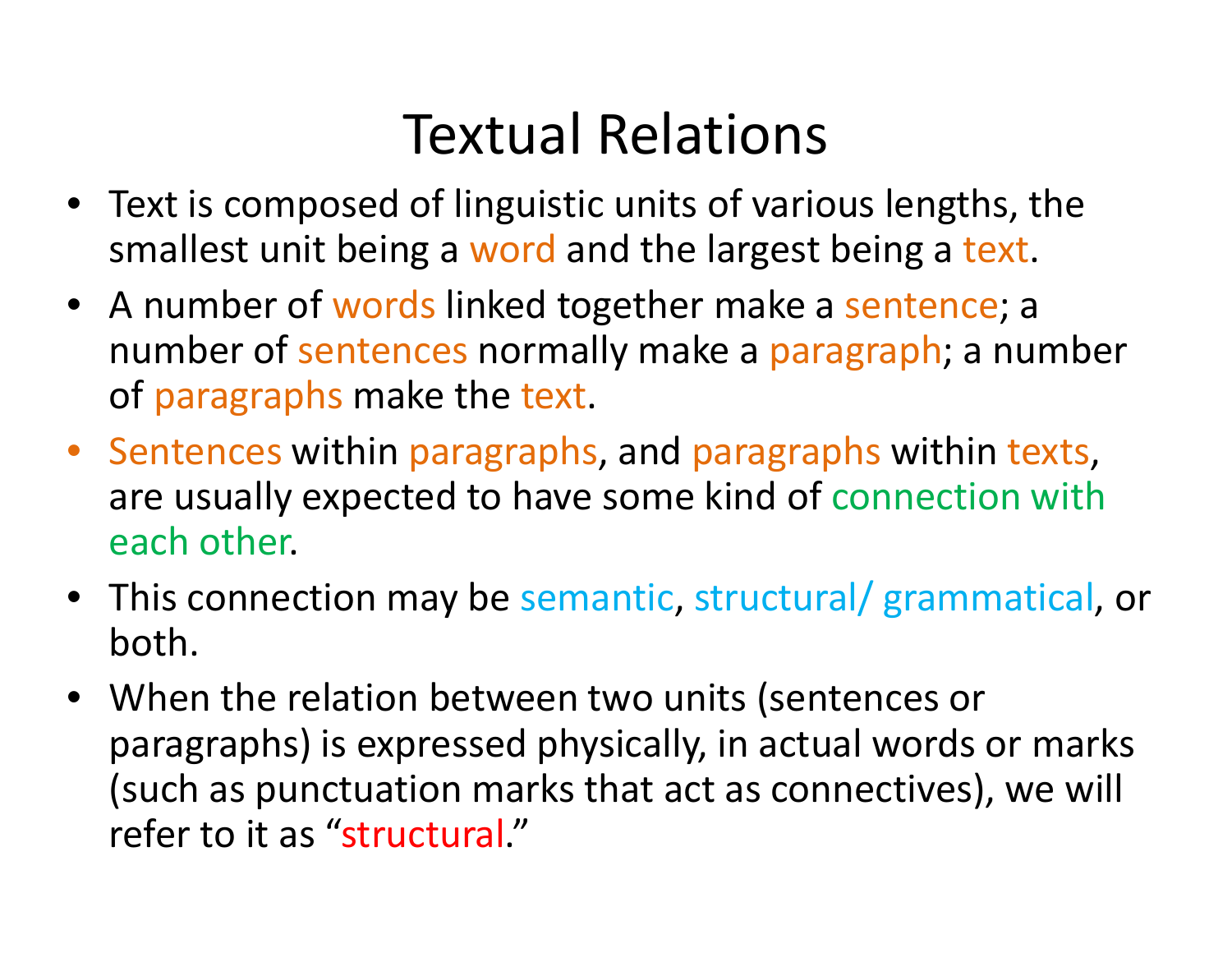## Structural and Semantic Relations

- Connectives indicate to the reader what the author of the text thinks the relation between the two units is.
- On the other hand, when no such indicator is apparent in the text and the relation can be understood only from the meaning, we will refer to it as "semantic."
- Sometimes the two types of relations are combined, and sometimes they are not.
- Our understanding of textual relations in a given text is based on observation and understanding of these two types of relations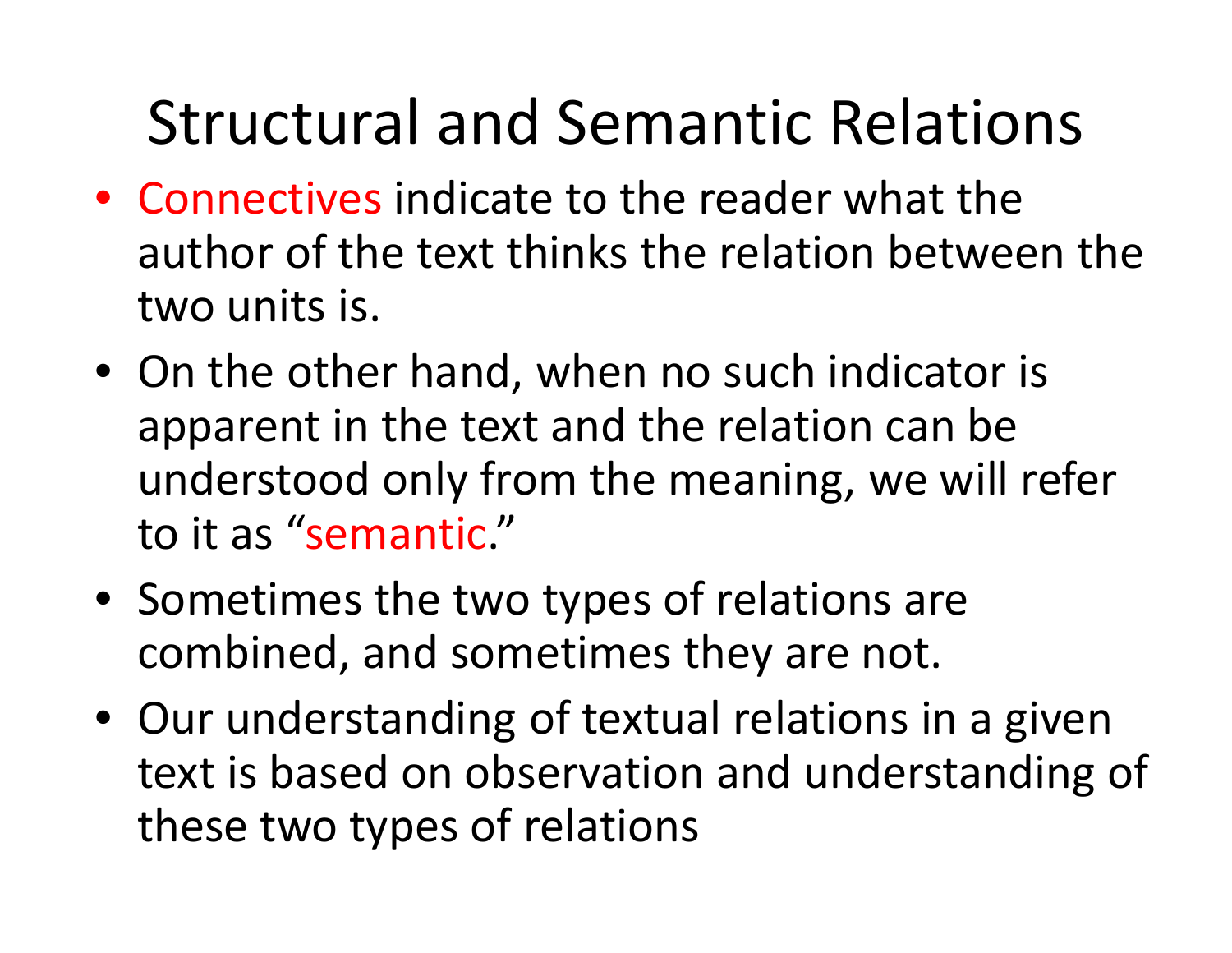Structural and Semantic Connectivity Four Possibilities

- There are four logical possibilities for these two types of relations working together within text.
- A relation between two units may be evident in the explicit words and meanings of the two units; or it may be evident in either of them; or it may be unclear ineither of them.
- The majority of textual‐relation problems arise when the relation is not clear between two sentences that come at the point of thematic transition.
- Since our aim is to examine the causes of the problem and how it occurs from a linguistic point of view, for now we will put aside the added complexity of the question of where sections actually begin and end.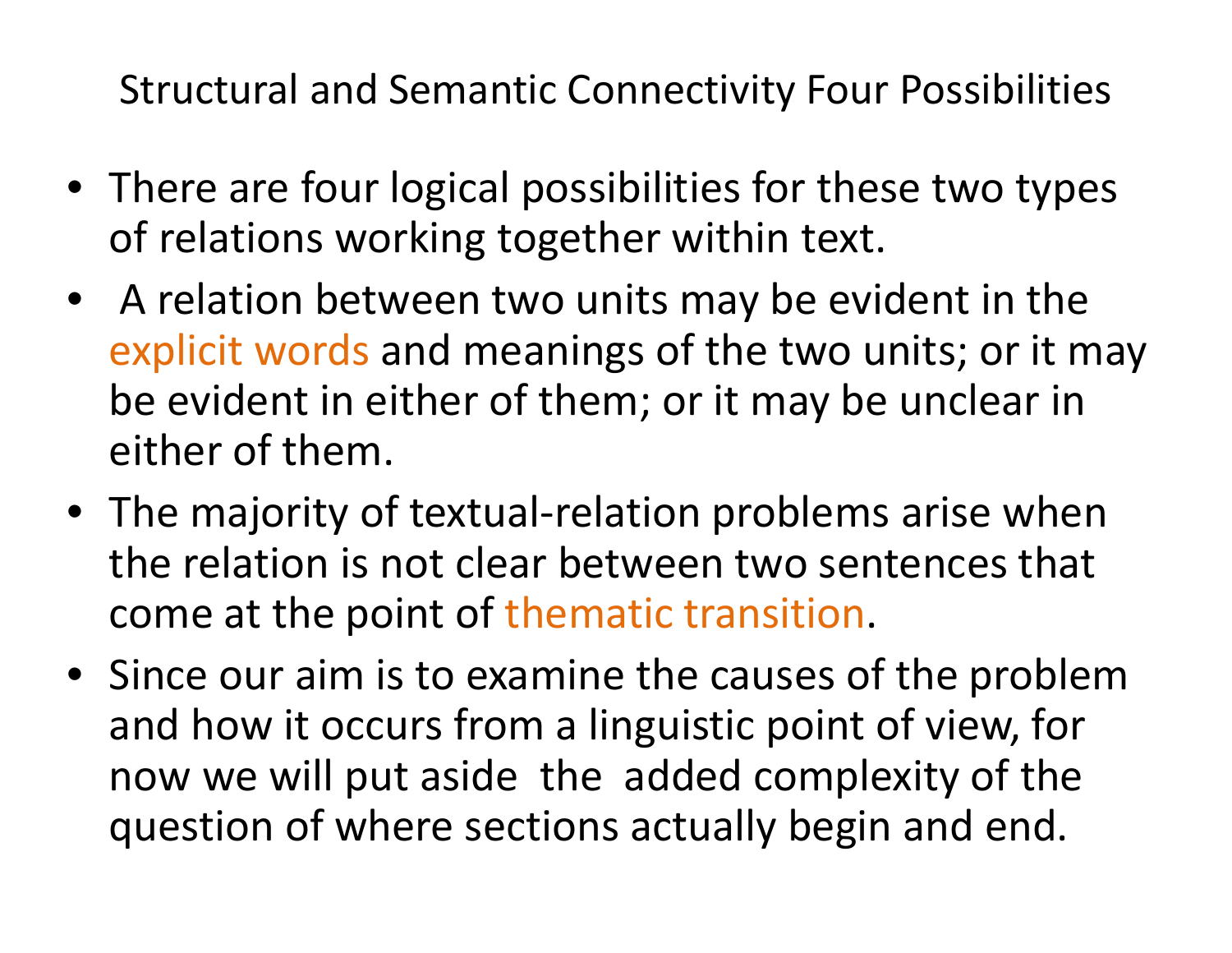|   |                                                                 | Structural relation | Semantic relation | <b>Textual relations</b>                               |
|---|-----------------------------------------------------------------|---------------------|-------------------|--------------------------------------------------------|
| 1 | Semantically<br>related and<br>structurally<br>connected        | Yes                 | Yes               | Clear except<br>when the<br>connective is<br>ambiguous |
|   | 2 Semantically<br>unrelated and<br>structurally<br>disconnected | No                  | No                | Problematic                                            |
| 3 | Semantically<br>related and<br>structurally<br>disconnected     | Yes                 | No                | Possibly<br>ambiguous                                  |
|   | 4 Semantically<br>unrelated and<br>structurally<br>connected    | No                  | Yes               | Problematic                                            |

General categories of textual relations Table 4.1

 $\bullet$  Table 4.1 shows the four types of possible relations between sentences and their effects on recipients' understanding of textual relations.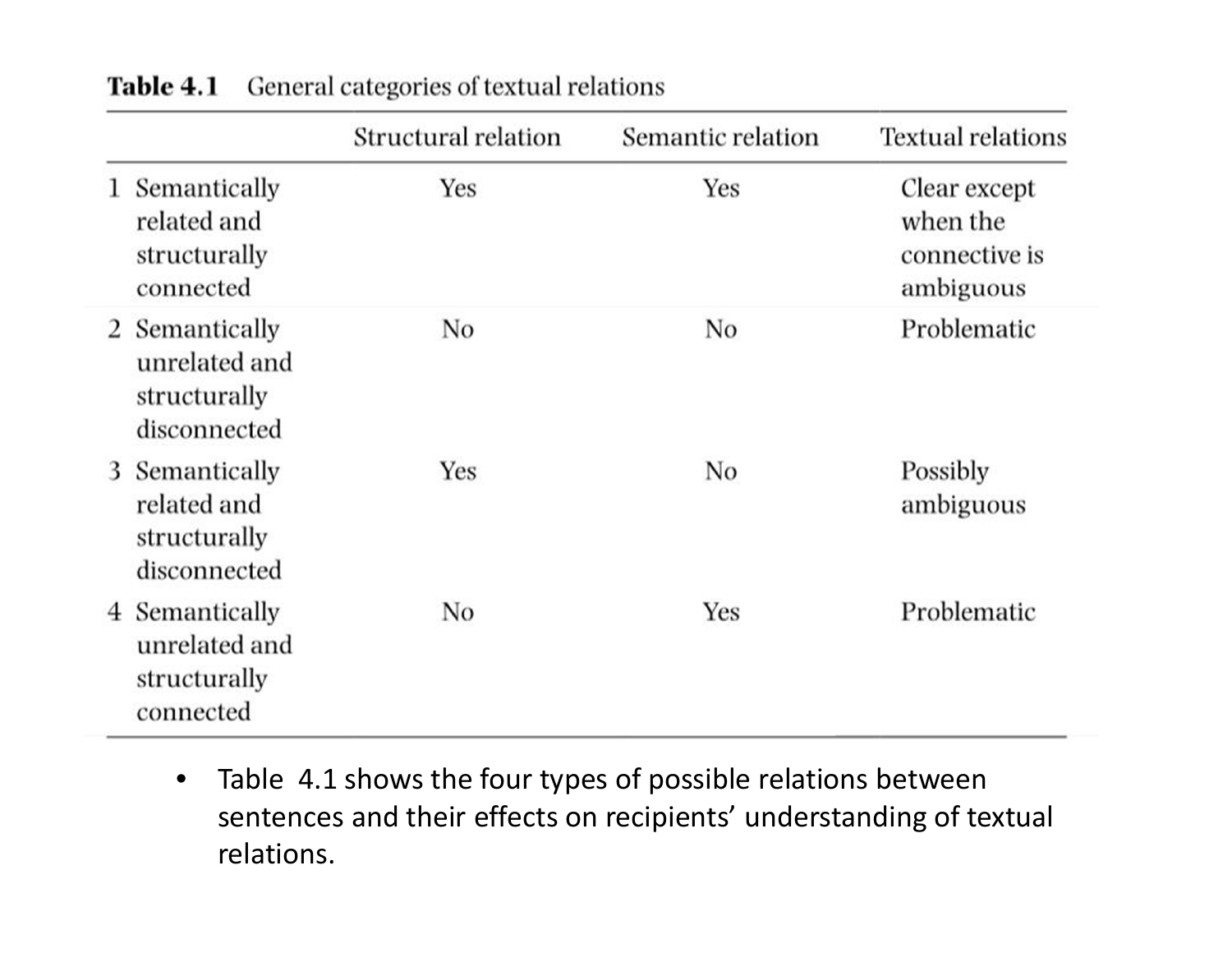Qur'anic textual Relations are mostly of 2<sup>nd</sup> & 3<sup>rd</sup> Categories

- It is by working out which assumptions to use to fill the gaps between the meanings of the different sentences that one can make some sense of relatedness betweenthem and hence justify their arrangement.
- However, if one fails to work out such helpful assumptions, relations between the sentences in similar structures remain highly problematic.
- The reason for the ambiguity of Qur'anic textual relations is therefore assumed to be that most of them belong to the second and third categories: they encompass complete and independent units of meaning lined up one after the other with few grammatical connectives, and with relations between those complete units of meaning that are not alwaysstraightforward and easy to work out.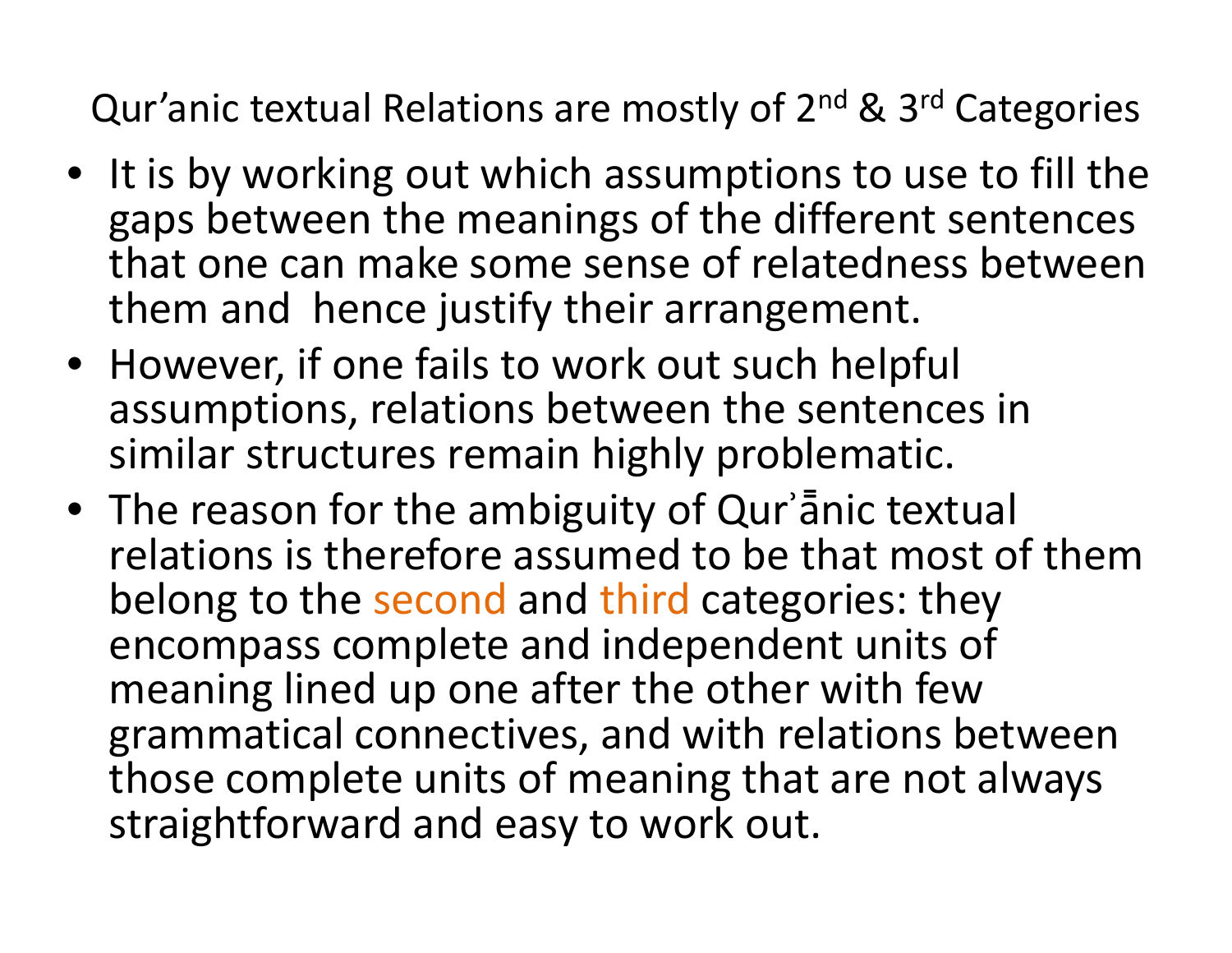### Sentence meaning and the intended meaning

- $\bullet$  A central problem for the study of meaning is that sentence meaning vastly undermines a speaker's meaning.
- $\bullet$  What this means is that the intended meanings of text are not understood simply by working out what the meanings of its units are.
- $\bullet$  In fact, in most (Some) cases, the meanings of the words are only a very small aspect of the message communicated.
- $\bullet$ Take for example the following sentence:
- $\bullet$ Sentence7 : It is raining.
- • There are many cases in which sentence 7 would not be taken as merely informative of the fact that it is raining.
- • For example, if the speaker and the addressee were planning a picnic, the intended meaning would not be just to inform the hearer of the state of affairs that it is raining.
- $\bullet$ Instead, it could be: Sentence 7a The picnic will have to be cancelled.
- $\bullet$  In another scenario, if the speaker is responding by sentence 7 to sentence 8 below:
- $\bullet$ **Sentence 8 I do not need to take my umbrella with me.**
- $\bullet$ The intended meaning of sentence 7 would in this case be:
- $\bullet$ Sentence 7b Yes, you do need to take your umbrella with you.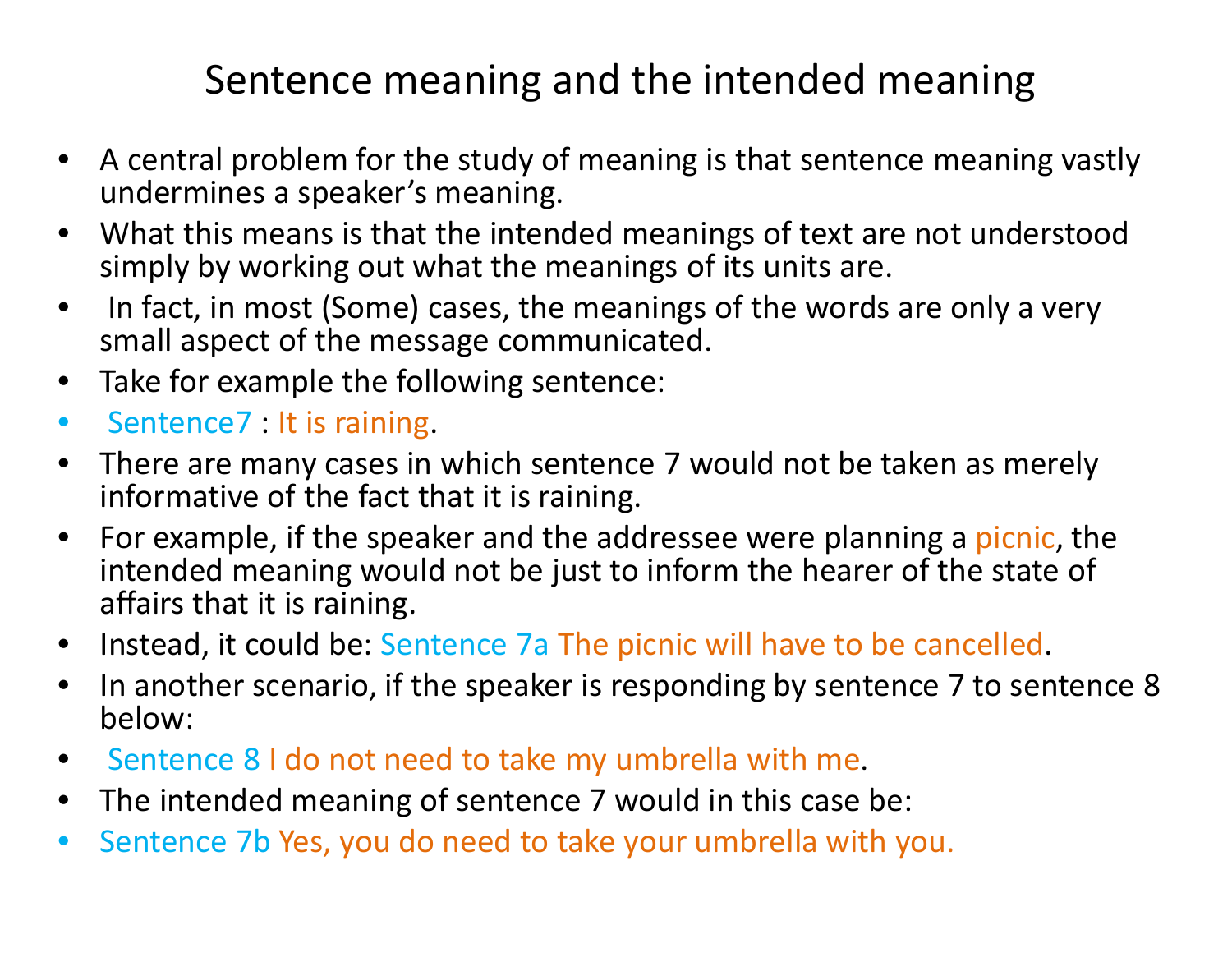Sentence meaning and the intended meaning

- Which is not what the words of the sentence say. Sentence 7, with its two scenarios, represents many other sentences that we use, hear, and read where understanding the meanings of their words is not alone sufficient to communicate the intended meanings.
- In both scenarios, if the hearer of sentence 7 took the sentence as merely informative of a state of affairs not related to her present situation, and continuedpreparing for the picnic or went out without her umbrella, communication of the intended meaning would have failed.
- In cases of successful communication of the intendedmeaning, the message communicated by the sentence is more than what its words simply said.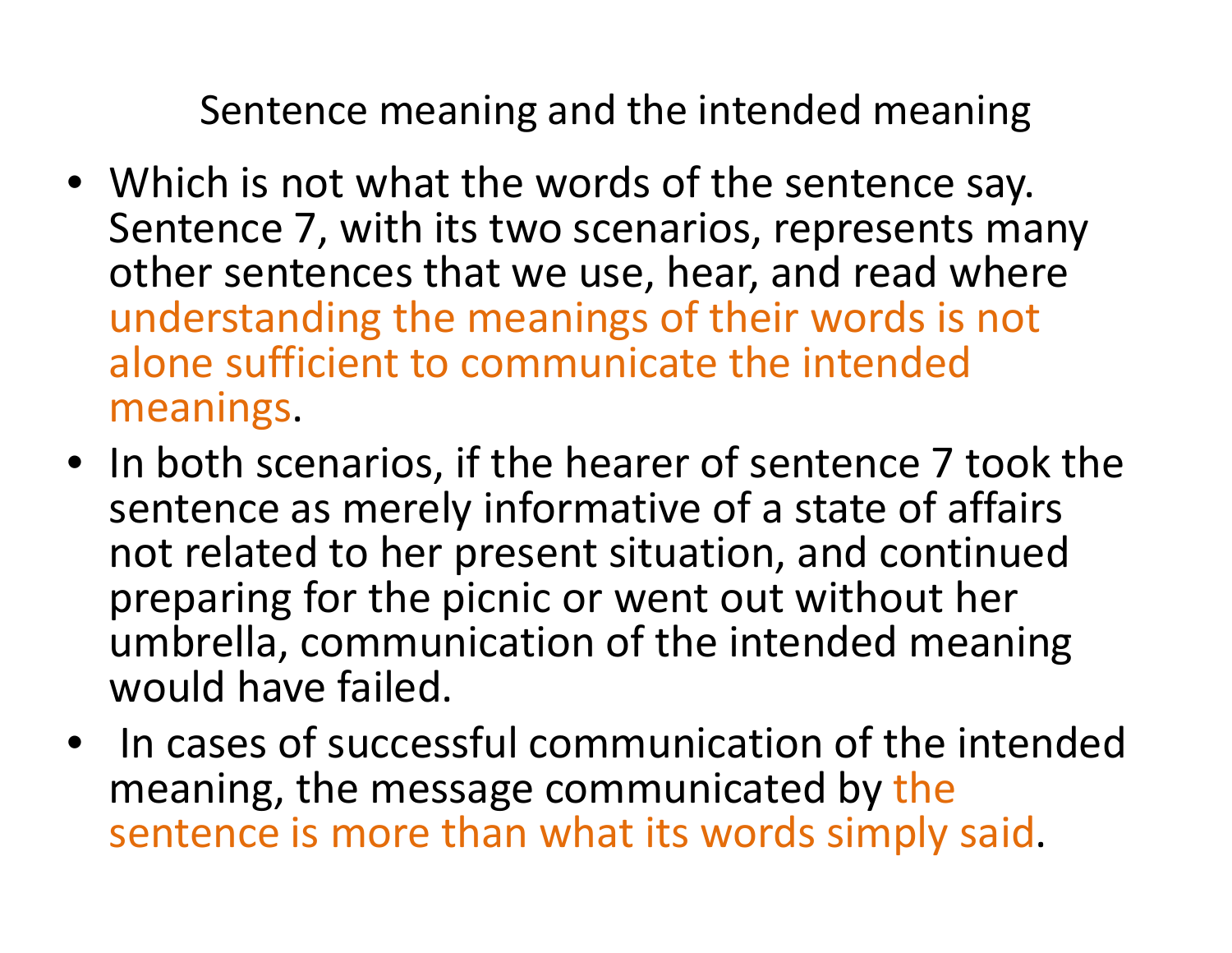## Intended Meaning of Sentences

- • What is it, then, that one needs in order to work out the intended meaning of sentences?
- If we continue using the example above, we shall be able to see that it is the context of the conversation that is used, in both scenarios, to reach the correct understanding of the intended meaning.
- Sometimes this context comes from outside the text (first scenario), and at other times from the rest of the text (second scenario).
- •In the first scenario, it is the information, known to both the speaker and the hearer, that they were planning to go on a picnic, and the general knowledge that people do not normally go on picnics while it is raining.
- $\bullet$ In the second scenario, it is the speaker's knowledge of the hearer's intention to go out without an umbrella, as understood from sentence 8 being the preceding part of the conversation, and the common‐sense knowledge that if people go out while it is raining they take umbrellas with them in order to avoid getting wet.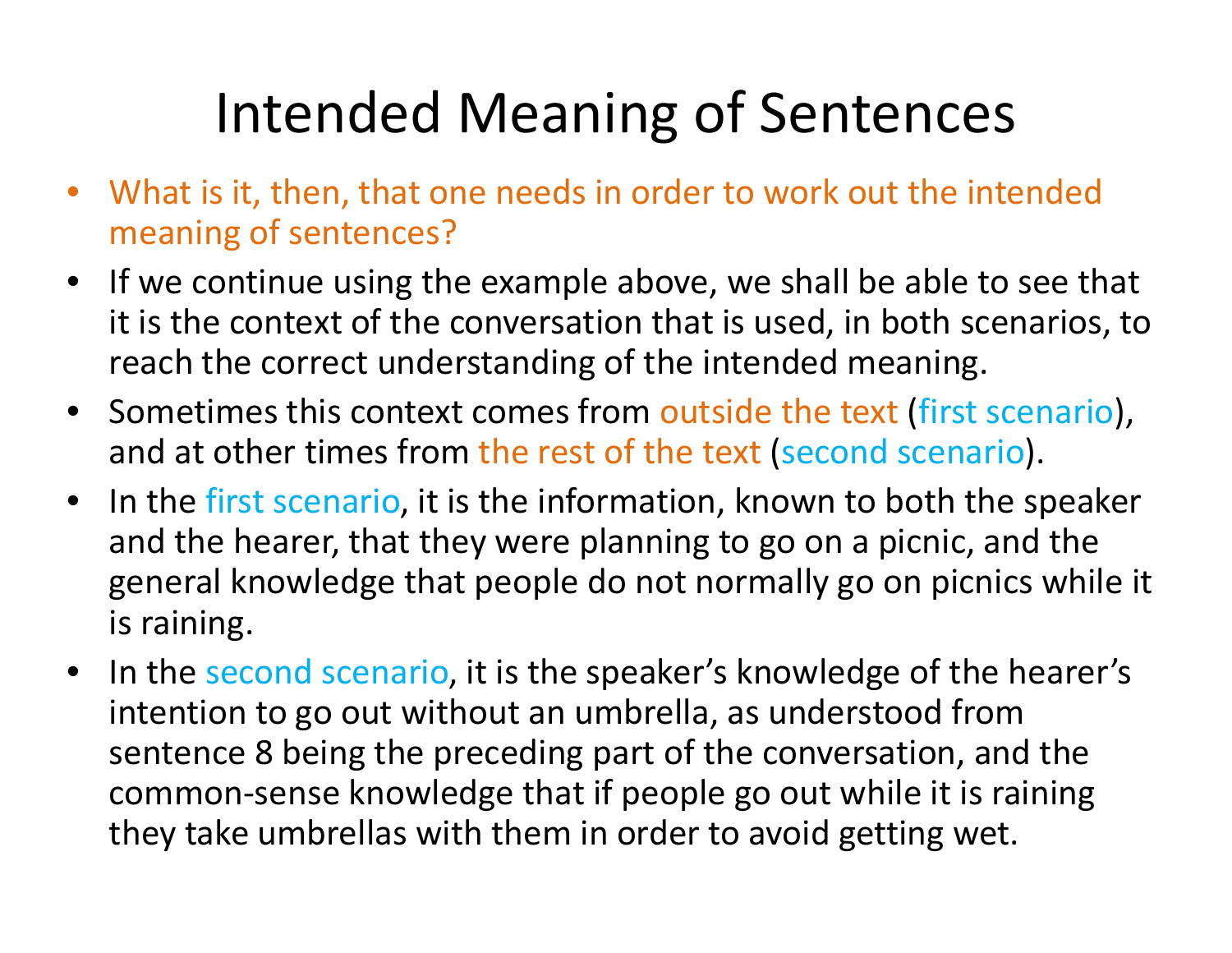#### Comprehension Intended Meaning of a Text

- This brief analysis highlights three aspects of knowledge used in the comprehension of a text's intended meaning:
- (a) general knowledge/common‐sense knowledge; (b) knowledge common to the speaker and addressee or writer and reader;
- and (c) knowledge from other parts of the text.
- •Aspects (a) and (b) are non-linguistic context since information drawn from them does not form part of the text, whereas (c) is linguistic context because it draws on information gained by recovering the meanings of other parts of the text.
- These are three broad divisions of information from outside the text in question that recipients use to understand the intended meaning.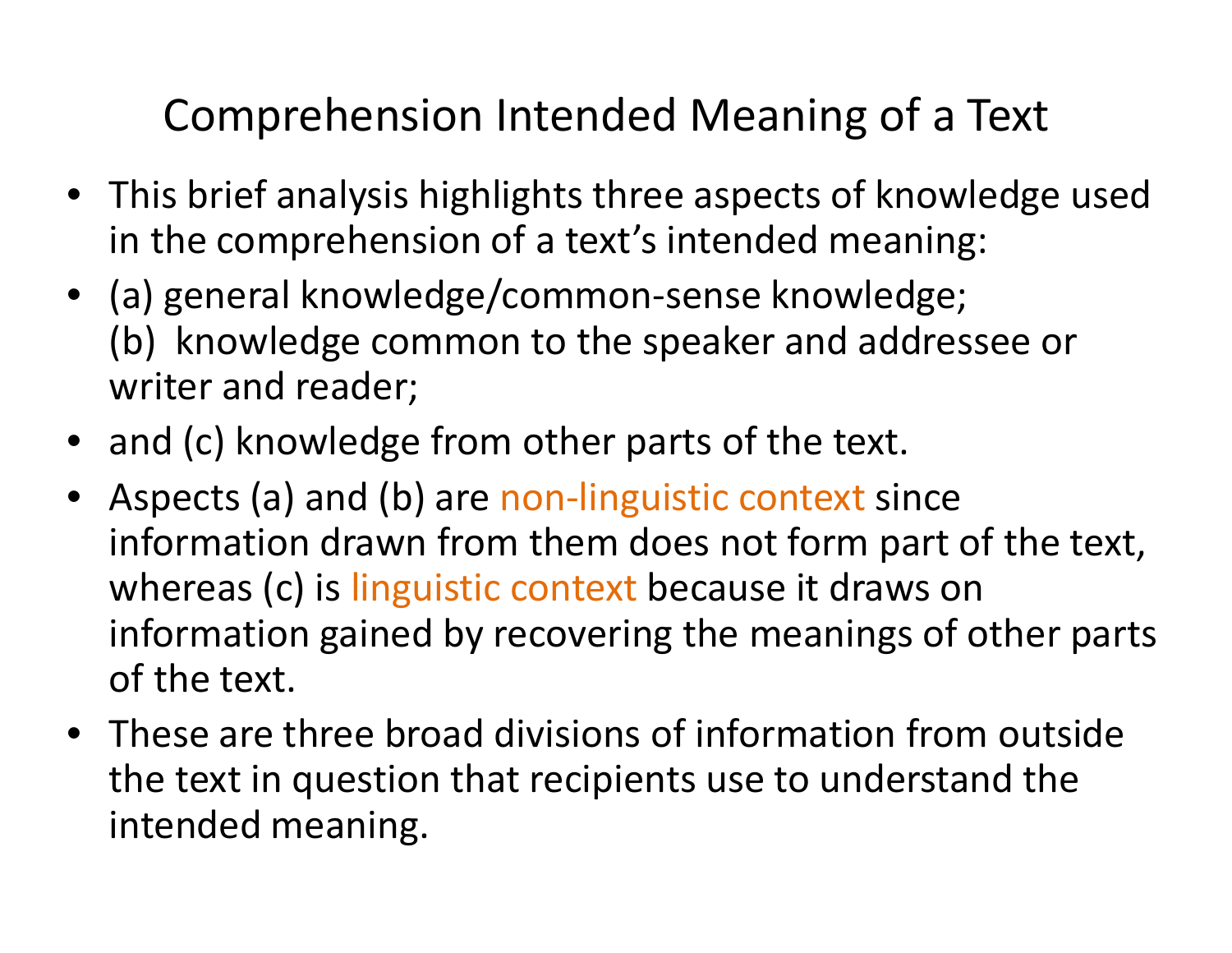## The Role of contextual information

- As we saw , recipients need contextual information to understand the intended meaning.
- If such information is not accessible to them, theyare likely to fail to understand the speaker's intended meaning.
- Similarly, if recipients of the Qurʾā̄nic text lack access to the knowledge they need to process the meanings of its language, they are unlikely to succeed in uncovering the intended meanings, including those meanings indicated by the relationsbetween the themes/sections of surās.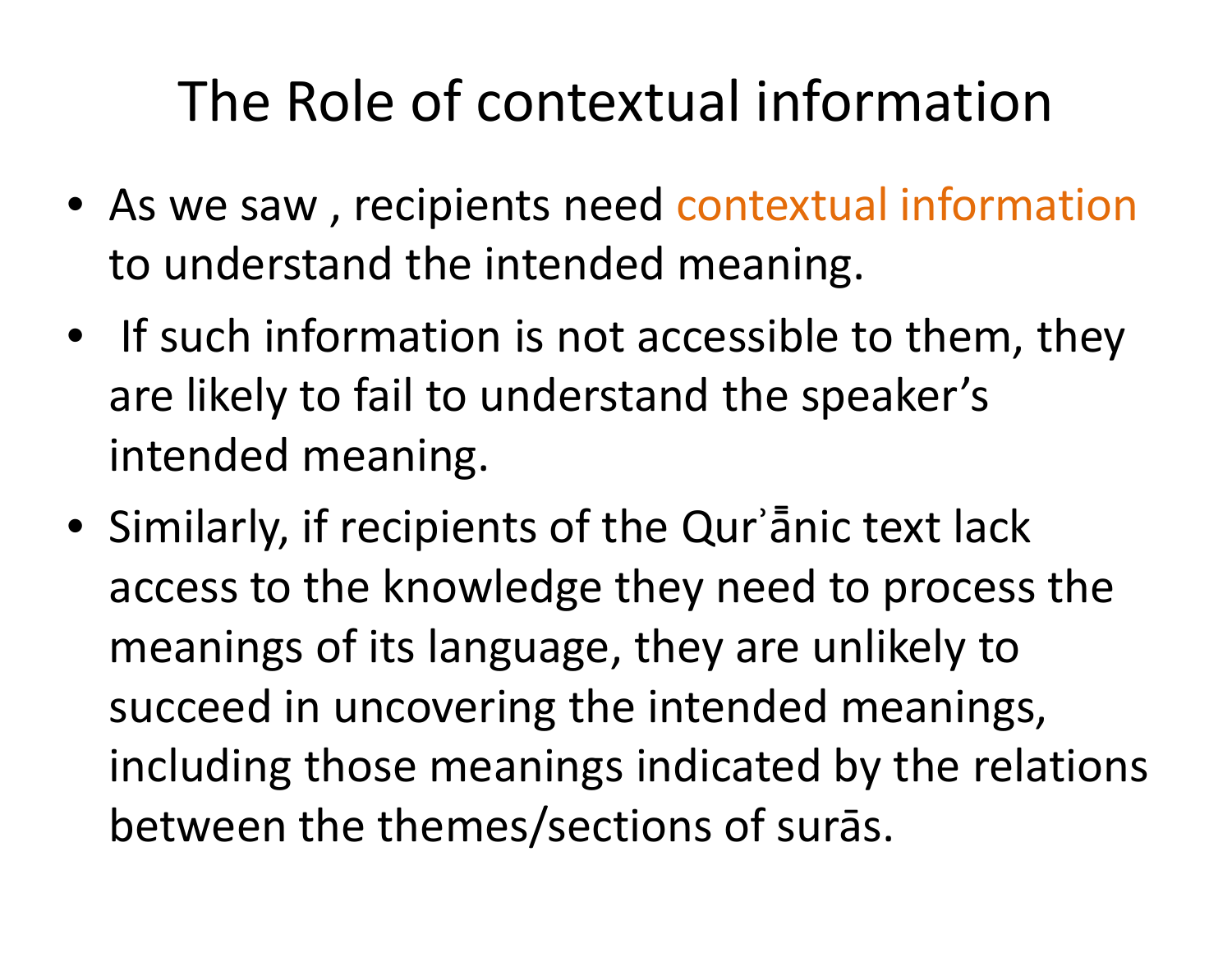## Q111‐ Sural Al‐Masad

- $\bullet$  A verse such as "May the hands of Abū Lahab be ruined, and may he be ruined too" (Q 111:1) is not understandable in the absence of the knowledge of who Abū Lahab is, whereas the following verse (Q 111:2), "Neither his wealth nor his gains will help him," can be understood as a general reference to man, especially in the light of the fact that this reinforces a meaning central to the message of the Qurʾā̄n; that is, if man does not believe in God and the day of judgment, wealth and worldly deeds will not be of any use to him on that day.
- $\bullet$  Similarly, the third verse of the same surā , "and so will his wife, the fire‐wood carrier," would be understood metaphorically rather than literally, as is the case in its standard Sunni interpretation, if one is not aware of the history of the situation commented on by the surā .
- $\bullet$  In fact, if information about the historical situation is not available to interpreters, the meaning of the whole surā may be turned into an image of man and his female partner being punished in hellfire for their disbelief.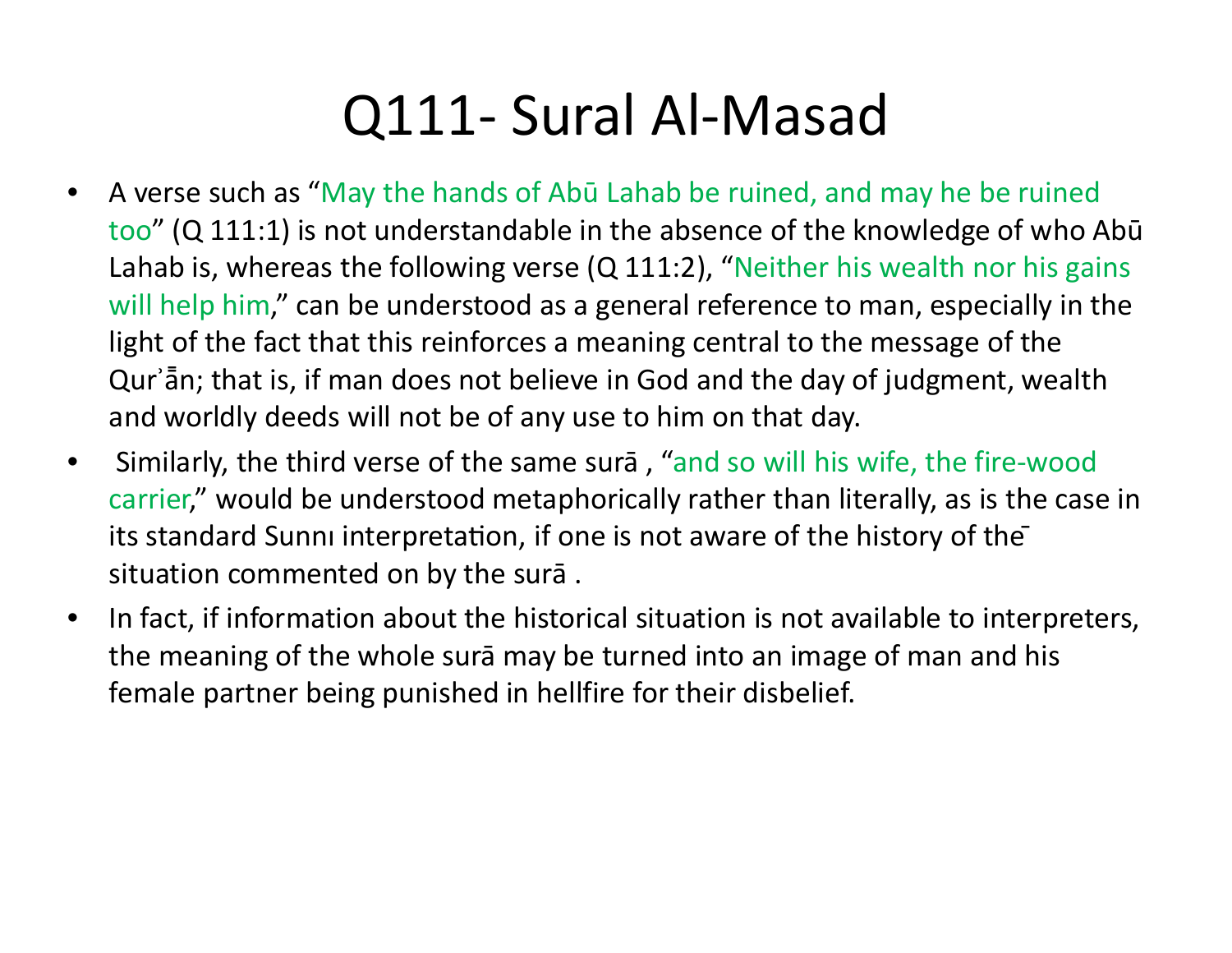سورة المسد● بِسْمِ اللَّهِ الرَّحْمَٰنِ الرَّحِيمِ تَبَّ لَإِلَٰمٍ مَا أَنْ بِسْمِ اللَّهِ الرَّحْمَٰ ● نَبَتُ يَدَا أَبِي لَـهَٰبٍ وَ َ ي ل ِبَيَدَا أَبِي أَيَمْبِ وَتَبَّ لِإِلاَهِ مَا أَغْنَىٰ عَنْهُ يتَبَّتْ يَدَا أَبِي لَهَبٍ وَتَبَّ ﴿ الْمَمَا أَغْنَىٰ َ وَمَا كَسَبَ ﴿٢﴾ سَيَصْلُىٰ نَارًا ذَاد  $\frac{1}{2}$   $\frac{1}{2}$   $\frac{1}{2}$   $\frac{1}{2}$   $\frac{1}{2}$   $\frac{1}{2}$   $\frac{1}{2}$   $\frac{1}{2}$   $\frac{1}{2}$   $\frac{1}{2}$   $\frac{1}{2}$   $\frac{1}{2}$ و<br>أُلمُ مَالَهُ وَمَا كَسَبَ لِإِلاَّ سَبَصْلَىٰ نَارًا ذَاتَ ْصلَ َسيَ﴾٢﴿ $\mathbf{z}$  and  $\mathbf{z}$  and  $\mathbf{z}$ ٍبَه َأَهَبِ ﴿٣﴾ وَامْرَأَنَّهُ حَمَّالَةَ الْحَطَبِ  $28 + 0$ ٥ الةََأَثُهُ حَمَّالً وَامْرَأَتَهُ حَمَّالَةَ الْحَطْبِ ﴿٤﴾ فِي أجِيدِهَا حَبْلٌ مِّن مَّسنَدٍ لِإِمْ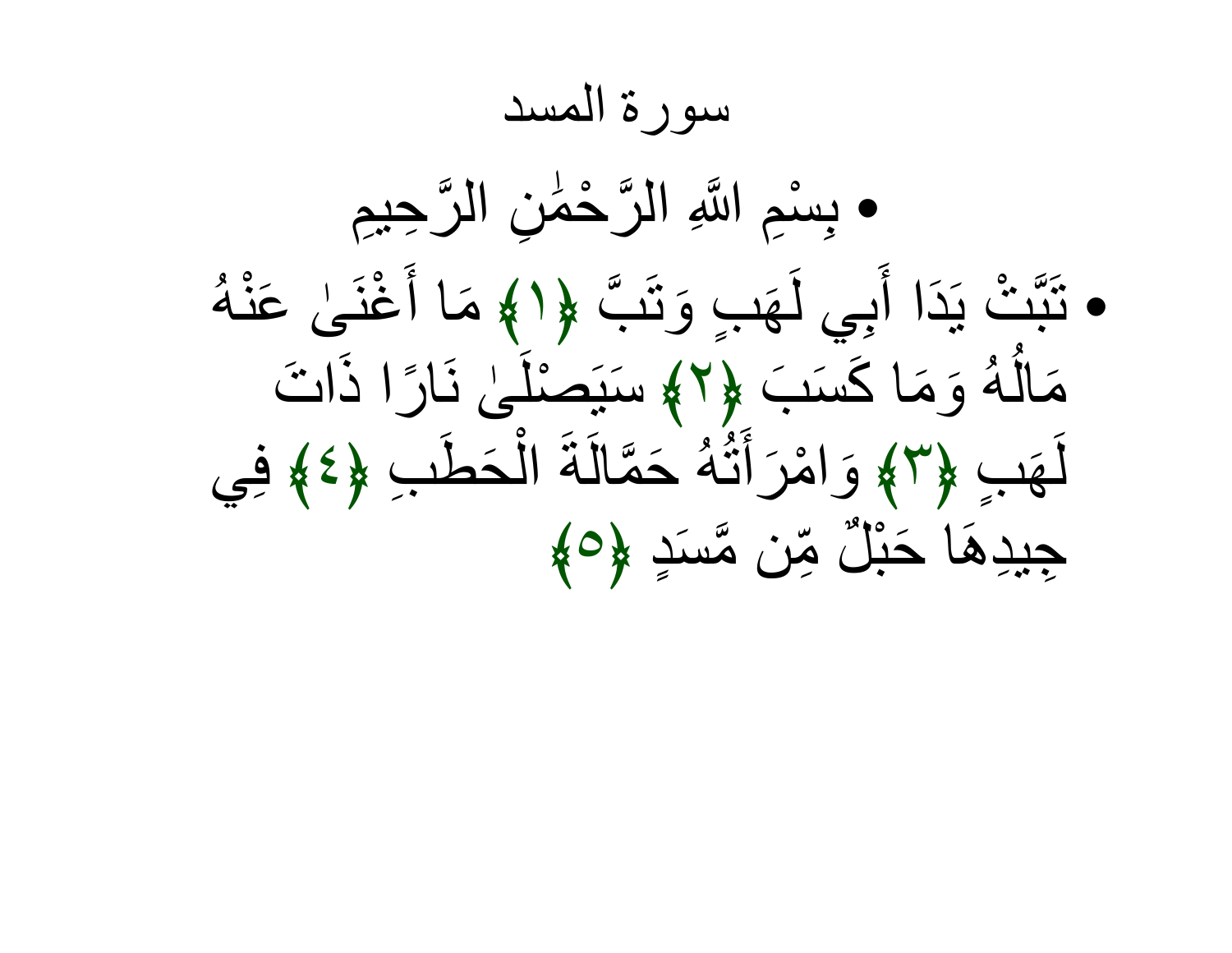سورة المسد

•ِسِمْعِ اللَّهِ الرَّحْمَٰنِ الرَّحِيمِ<br>زيانکار باد دستان ابولهب، و خود او هم زيانکار شد (١) مالش و دستاوردش به کارش نيامد (٢) زودا که به آتشی شعله ور در آيد (٣) و زنش هيزم کش [و آتش افروز معرکه] است (۴) و ريسمانی از ليف خرمای تافته بر گردن دارد (۵)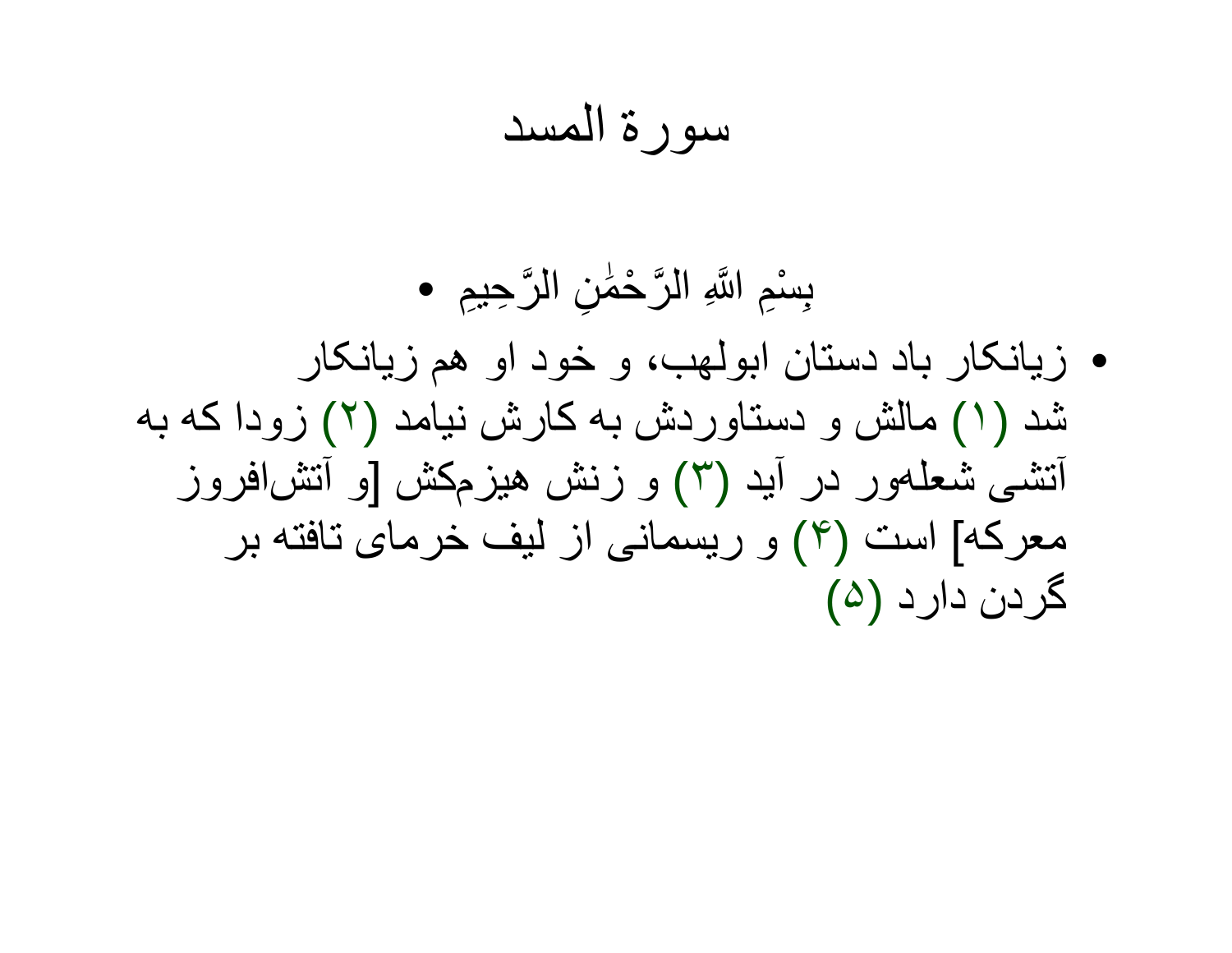## Contextual Information

- • The only difference between the Qurʾā̄n and any other text, literary or non‐literary, in this respect is that the contextual information required for interpreting each text varies according to the nature of the text and its content.
- • Advertising language, for example, is understood in the light of knowledge about modern daily life and commodities, whereas understanding contemporary media language requires knowledge of current affairs and modern lifestyles and a certain linguistic knowledge.
- $\bullet$  A pre‐Islamic poem would be understood by using contextual information from history and Arab culture of the time in addition to common‐sense and general linguistic knowledge of Arabic.
- • As for the Qurʾā̄n, in addition to general linguistic knowledge of Arabic and Arabic language at the time of the revelations, knowledge of pre‐ and early Islamic Arab culture and history and basic Islamic knowledge (e.g., ḥadıth̄ and sırā ) are essential.
- • However, it is only reasonable to assume that not all recipients, given their varied backgrounds, will have access to all the information they need from outside the text.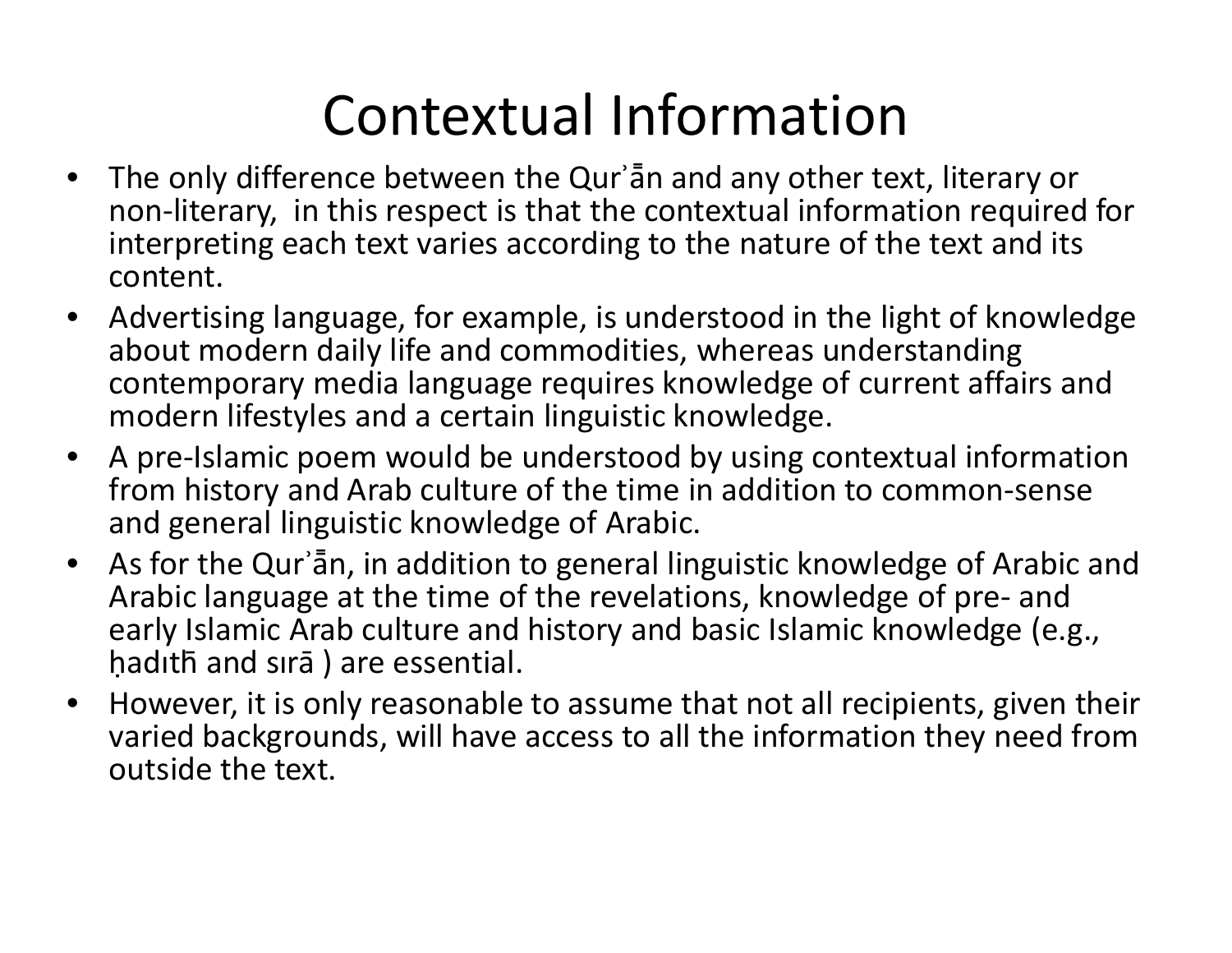## Contextual Information

- • Thus, generally speaking, contextual information may be divided into two broad types: linguistic or immediate context, and non‐linguistic context.
- $\bullet$ Surā 111 above is an example of the latter.
- $\bullet$ It remains to clarify what the linguistic context of the Qurʾā̄n is.
- $\bullet$  As with any text, the linguistic context of any given part of the Qurʾā̄n is the preceding and the following verses.
- $\bullet$  Due to their physical proximity to the text in question they can be referred to as the immediate context.
- $\bullet$  The information provided by the immediate context is naturally the most immediately accessible information that can be relied on for working out the meaning of the text in question, which gives it a prime role in the comprehension process.
- $\bullet$  However, accessibility of contextual information does not guarantee successful communication.
- $\bullet$  Indeed, most of those who have considered the text of the Qurʾā̄n to be confused and incoherent were specialists in this particular field of knowledge, Arabic and Islamic studies.
- •Chronological Order.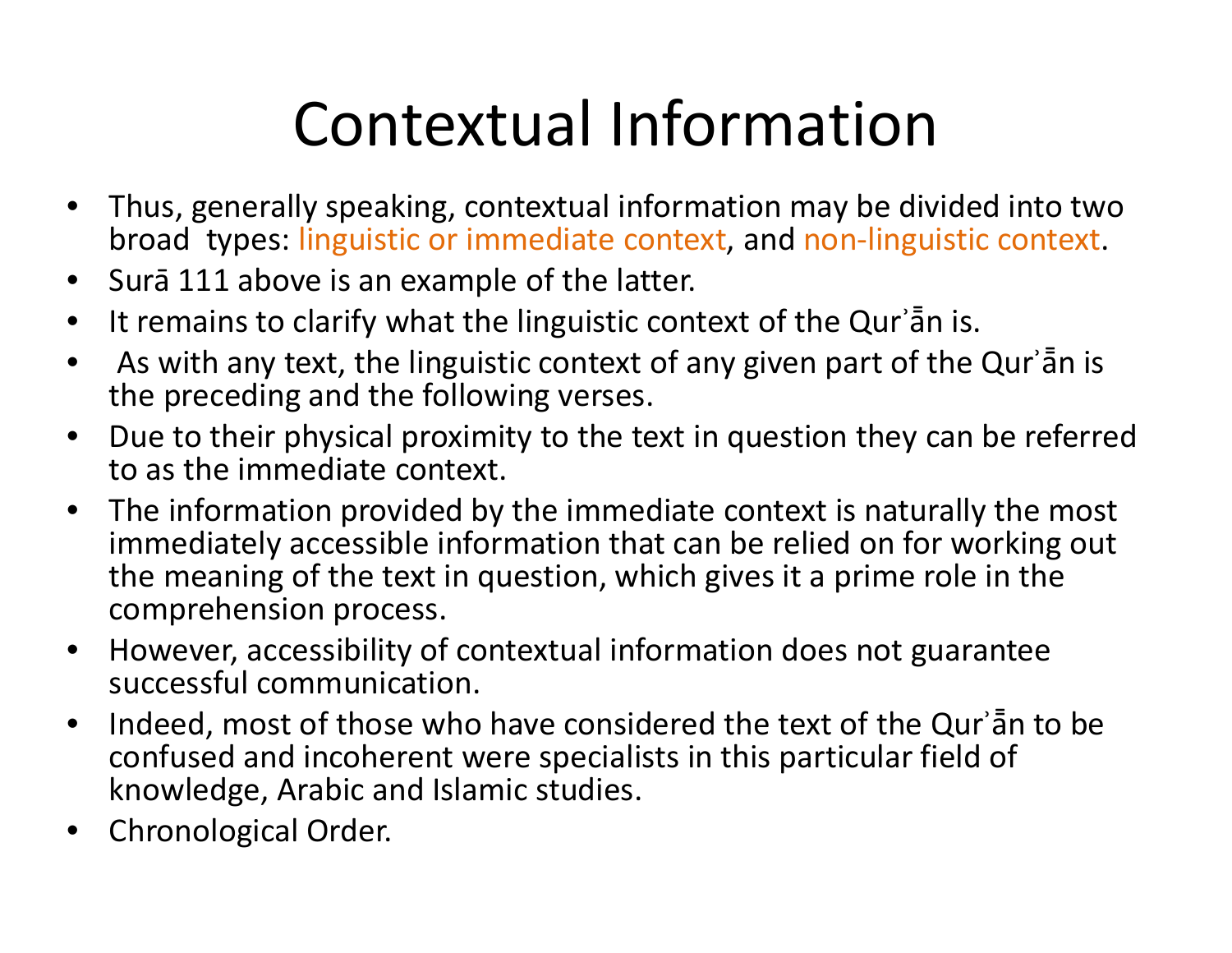- • A major hurdle in the way of successful communication of the intended meaning is that there is often too much contextual information to choose from.
- $\bullet$  To solve this problem, relevance theoreticians hold that human cognition has evolved in the direction of increasing efficiency and, therefore, out of the huge amount of information available to recipients of a text (via memory, perception, and inference), the most relevant will be selected and used in processing the language of the text in order to maximize relevance.
- • Relevance theoreticians define relevance as a property of text that makes it worth processing.
- $\bullet$  For a text to be relevant it has to make a difference to the recipient's cognitive environment, that is, it must enhance their knowledge of the world.
- $\bullet$  The outcome of the interaction between the propositions expressed by the text and information derived from context is known as "cognitive effect," of which there are three possible types:
- •1 Addition of new information to already existing knowledge.
- $\bullet$ 2 Contradiction of already existing knowledge.
- $\bullet$ 3 Confirmation of already existing knowledge.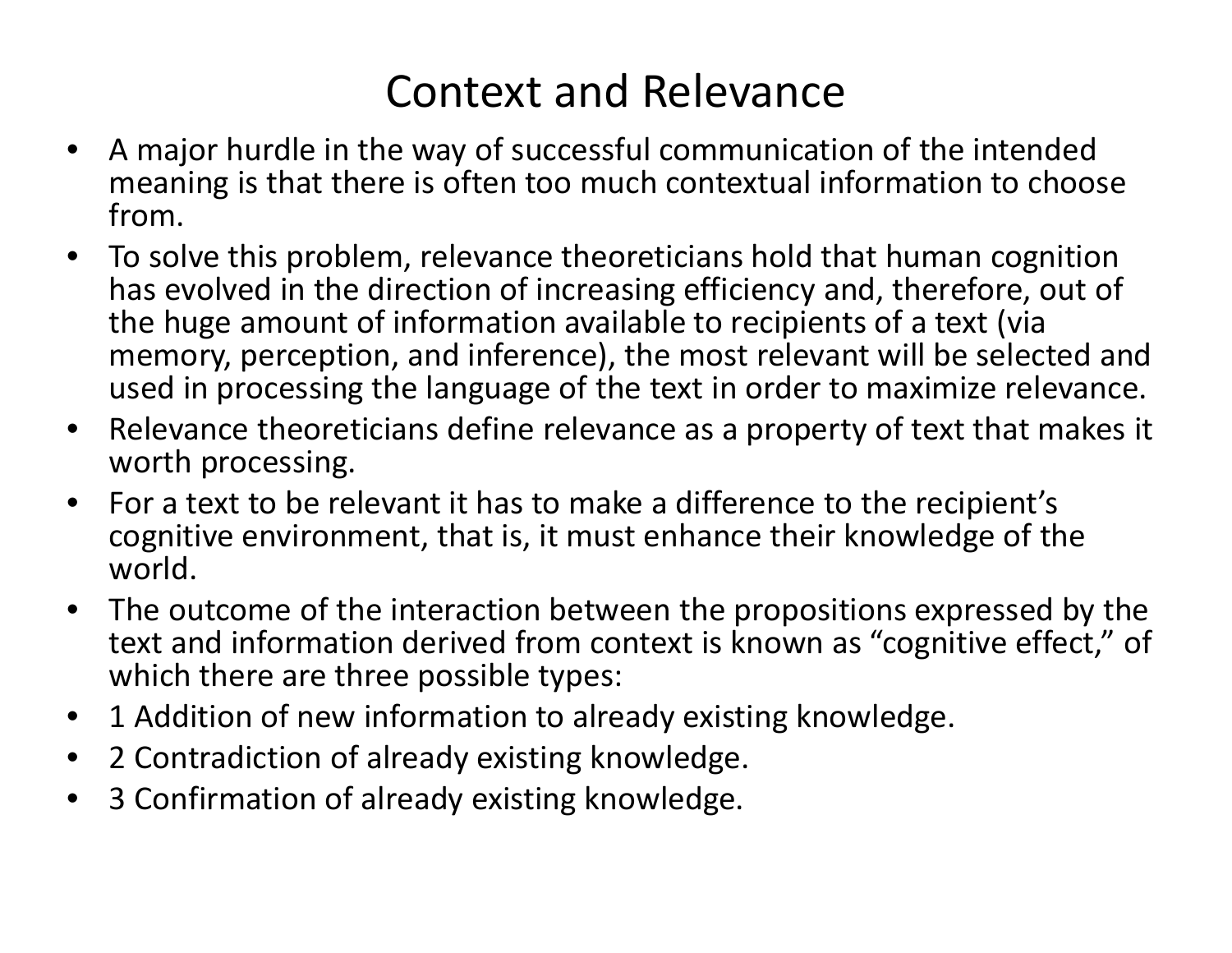- $\bullet$ Relevance is measured against two factors: the number of cognitive effects and the effort put into achieving them.
- • The more the effects, the more relevant the text is, while the lesseffort one puts into processing an item of information, the more its relevance.
- • Consequently, the answer to the question of which items of contextual information to use in processing a unit of discourse lies in maximizing relevance.
- $\bullet$  In other words, as an automatic cognitive process, recipients tend to choose the aspect of context that is most easily accessible and that will interact with the text to yield the maximum possible effects; it will enhance recipients' cognitive environment in the most possible ways.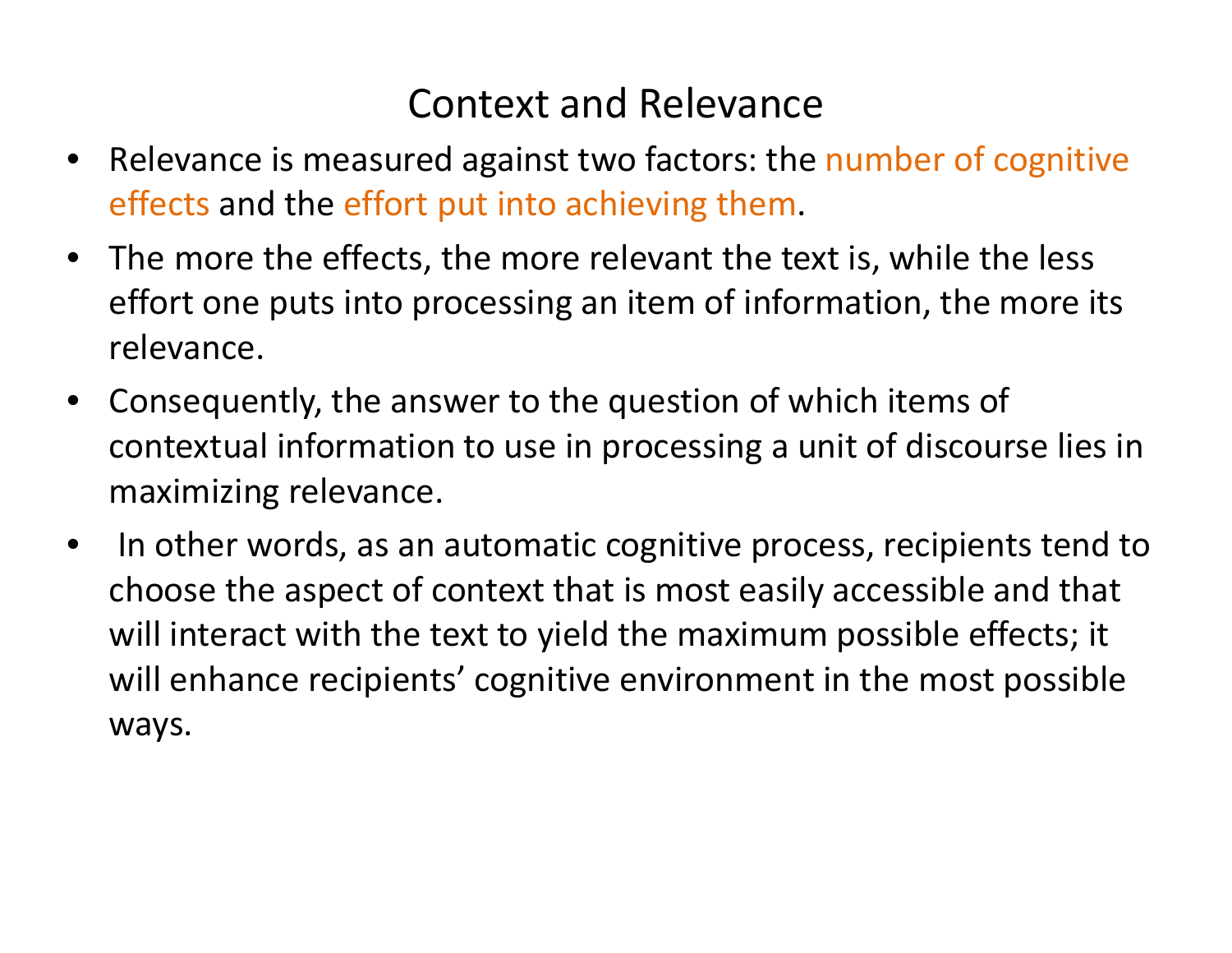- •Thus, in the case of sentence 7 above, to understand "it is raining" as merely informative of a state of affairs outside the recipient's situational context is to minimize the relevance of the utterance because it only adds one item of information to the recipient's general knowledge, an item that is not likely to enhance the recipient's knowledge of her present situation.
- $\bullet$  To understand it in the ways suggested above adds more to the recipient's existing knowledge both of the world and of her present situation, making it the optimal explanation of the sentence.
- $\bullet$  Similarly, the Qurʾā̄n as a whole should be seen as a highly accessible source of information needed to work out the intended meaning of a given verse.
- $\bullet$  Just as the preceding and following utterances in a conversation contribute towards understanding any part of it, previous verses provide background information for understanding a verse in question, and following verses soon act as context for those after them, the end result being that each part of the text is equally important for comprehension of all the other parts, because they reduce the effort required in the process of comprehension, thus maximizing relevance.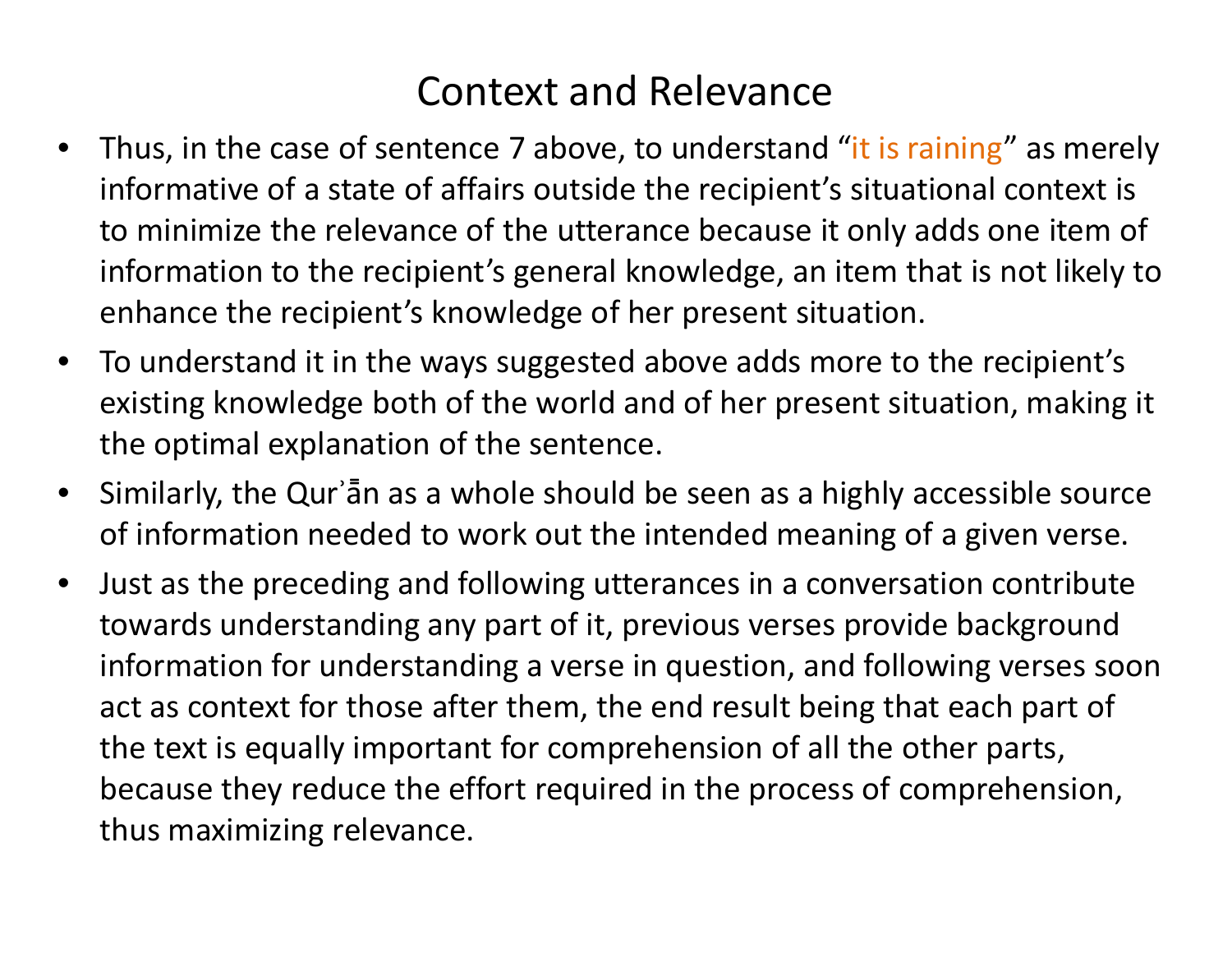- The picture of the discourse, then, is as Diane Blakemore (1987: 112) describes it: "one in which the interpretation of utterance (that is theprepositional content and its contextual effect) contribute towards the contexts for interpreting subsequent utterances. That is, as discourse proceeds, the hearer is provided with a gradually changing background against which new information is processed."
- It is from this idea that the importance of the immediate context arises: information made accessible by the verses nearest to those being processed is easily accessible to the reader and so they help to minimize the costs of processing text for comprehension. So meanings achieved by using the immediate context are more likely to be the intended meanings.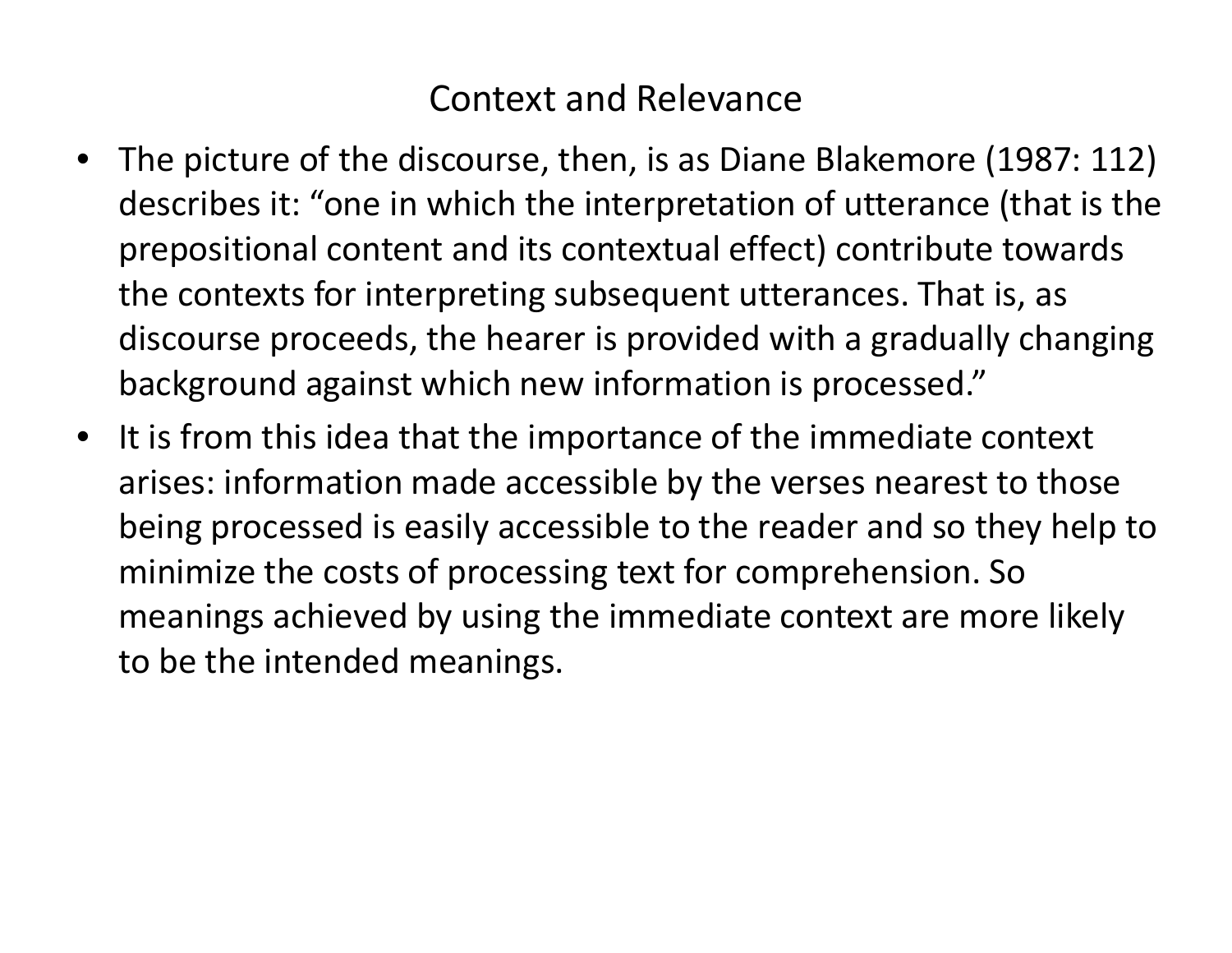#### Continuity, Context, and Coherence

- By continuity we mean linkage between some or all the verses of a sūrah;
- By context we mean a framework of meaning which is typically created by a set of verses seen to form a cluster and which helps to determine the meaning of one or more verses occurring inside or in the vicinity of that cluster;

and

• By coherence we mean overall, or organic, unity or coherence in a sūrah.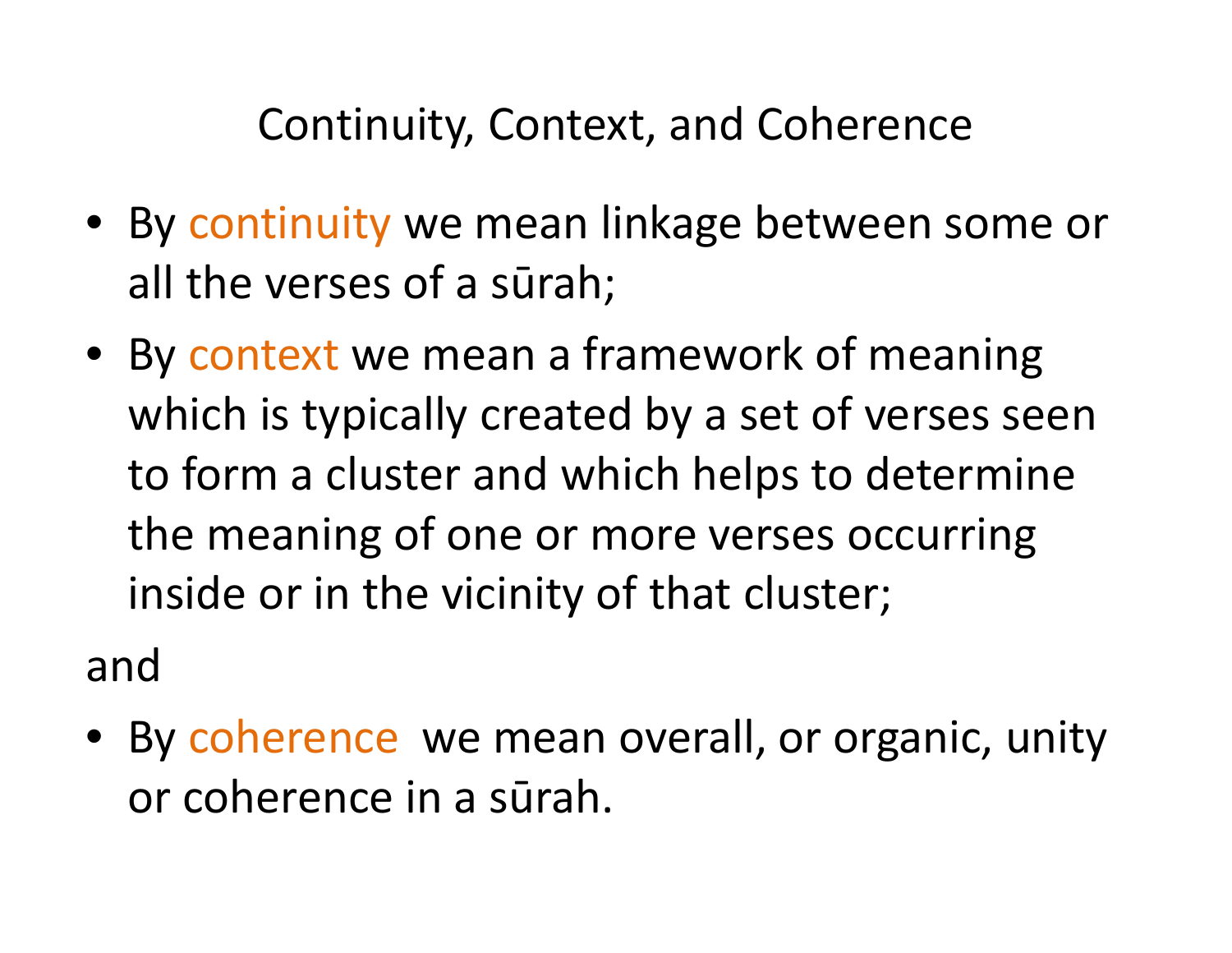Holistic Approaches to the Qur'an: A Historical Background Nevin Reda‐ University of TorontoReligion Compass 4/8 (2010): 495–506,

- •Abstract
- •● Holistic and other coherence-related approaches have a long history in tafsir – the tradition of Qur'an exegesis; however, it is only in the twentieth century that they have experienced widespread dissemination.
- This article explores their history from the early eighth century to the modern age, addressing developments both in western and in traditional Muslim scholarship.
- $\bullet$  It begins with the early discourses on the Qur'an's style and organization (nazm) and the immediate connections between its suras and verses (munasaba).
- •• It then covers the modern revival of the nazm genre and the appropriation of the literary and the matic appropriation appearance of the literary and thematic approaches.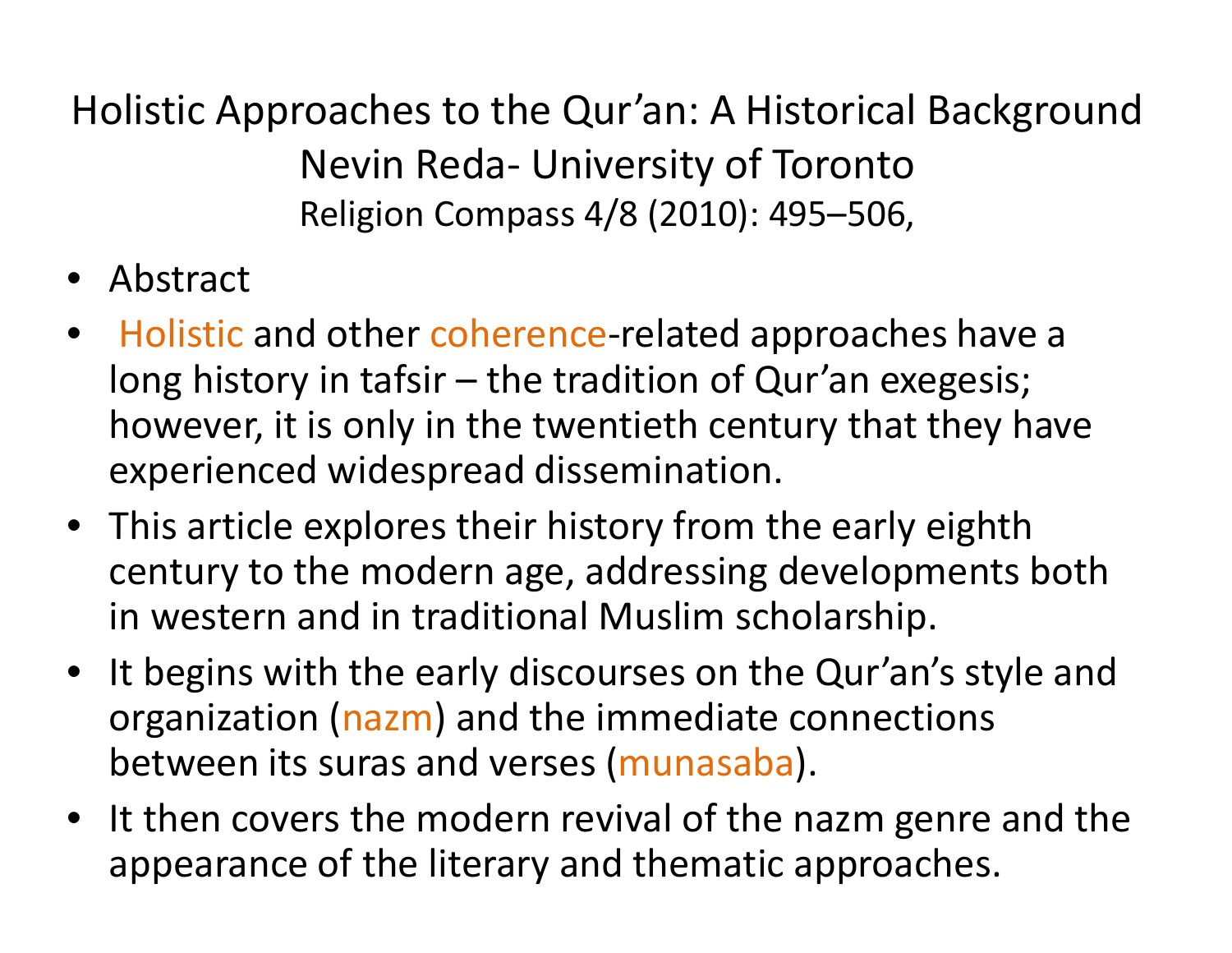## Holistic Approach to Qur'an

- While the term 'holistic' is well established in medicine, Biblical studies, and linguistics, it is relatively new in Qur'anicstudies and therefore needs some clarification. It has occurred primarily in the work of two scholars, Mustansir Mir (1986, p. 99; 1993, p. 217) and Asma Barlas (2002, p. 18), both of whom have provided brief explanations.
- Mir is well known for bringing several modern works, which treat suras as whole units, to the attention of a wider scholarly audience, using the expression 'sura as a unity' to describe these approaches.
- He uses 'holistic' to describe a certain quality that characterizes some of these approaches, explaining the term as 'predicated on the assumption that the Qur'an is a well‐integrated book and ought to be studied as such' (Mir 1986, p. 99).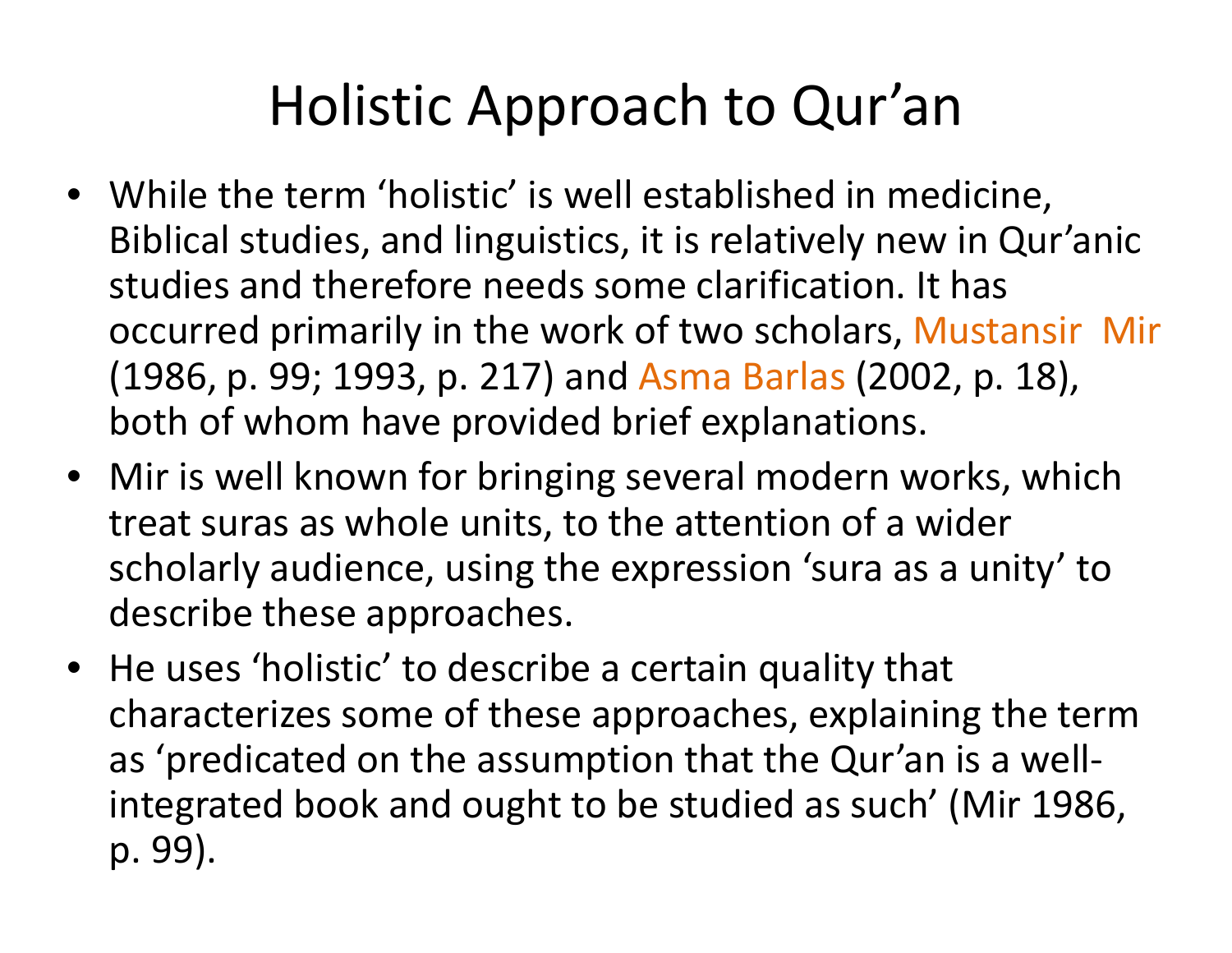## Holistic

- •In general, 'holistic' is related to holism and is often used synonymously with 'as a whole.'
- • It conveys the idea that the properties of a given system cannot be fully determined or explained by the sum of its component parts alone, and is predicated on the assumption that there is an added value gained when looking at how all the component parts work together, as a totality.
- In the case of the Qur'an, it typically implies looking at its suras as whole compositional units, as opposed to the individual verses alone.
- It can also refer to the Qur'an as a whole, the added value usually taking the form of central themes or qualities.
- In the Context of Qur'an is associated with coherence and textual integrity.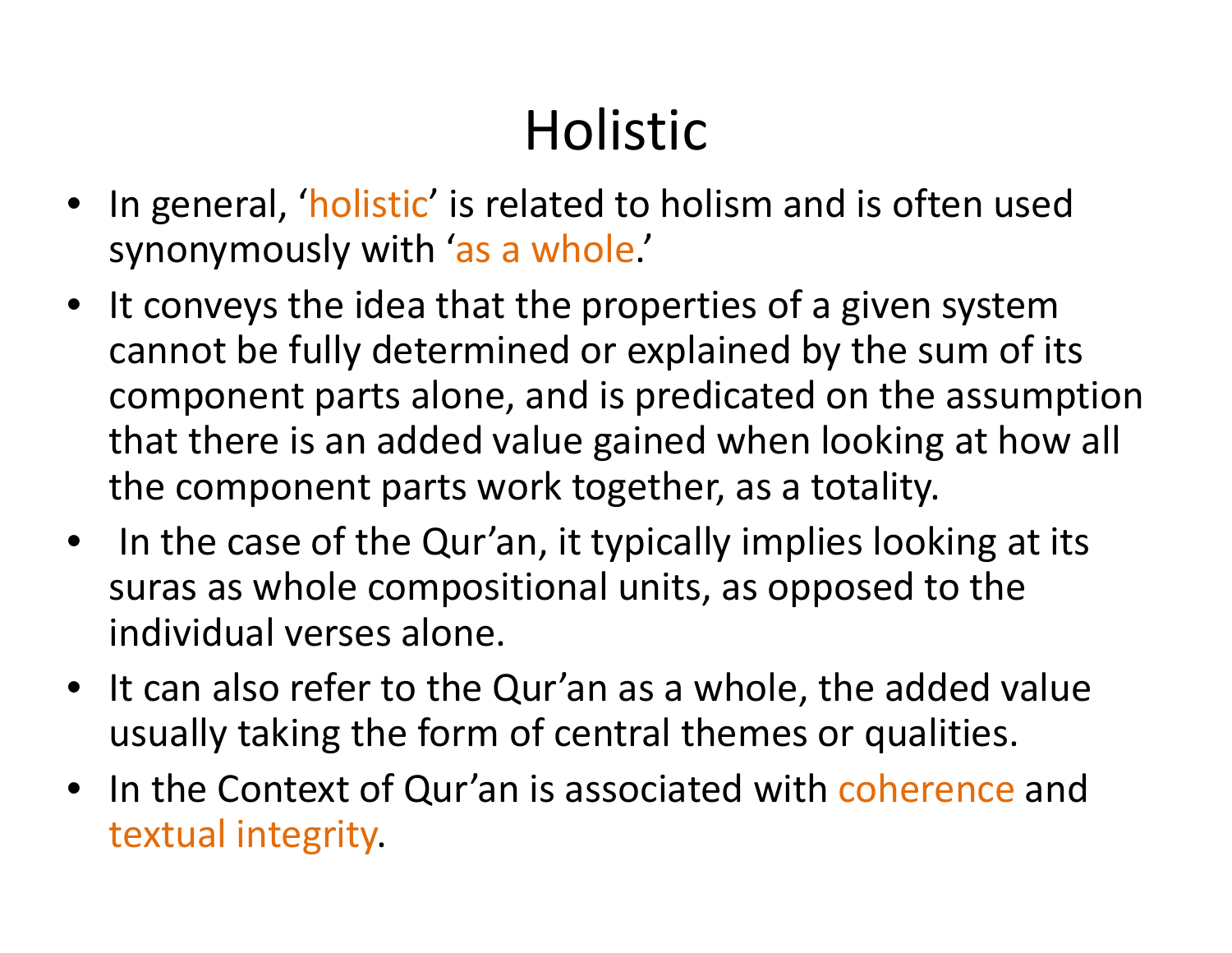## Holistic versus Coherence

- • Moreover, the term may seem redundant as it is covered by the word coherence.
- • However, two factors explain its emergence and the increasing need for it today.
- • The first is evident in the work of Mir: the growing number of studies that address the topic of coherence and the need to distinguish between different types of approaches.
- • Two main kinds seem to have emerged: studies that tend to be holistic and others that Mir has aptly described as 'linear‐atomistic.'
- • Both look for connections within the text; however, while linear‐atomistic approaches look for the immediate connections between adjacent verses, passages or suras, holistic approaches are more concerned with the overall picture and look for the central idea that holds a sura together or indeed, the entire Qur'an as a whole.
- $\bullet$  Thus, the distinguishing feature of holistic approaches is the identification of central themes or qualities that distinguish one sura from another, or set the Qur'an apart from other texts.
- • This aspect is not present in all of the treatments, which Mir has described with 'as a unity;' he has needed to use 'holistic' to refer to this additional dimension.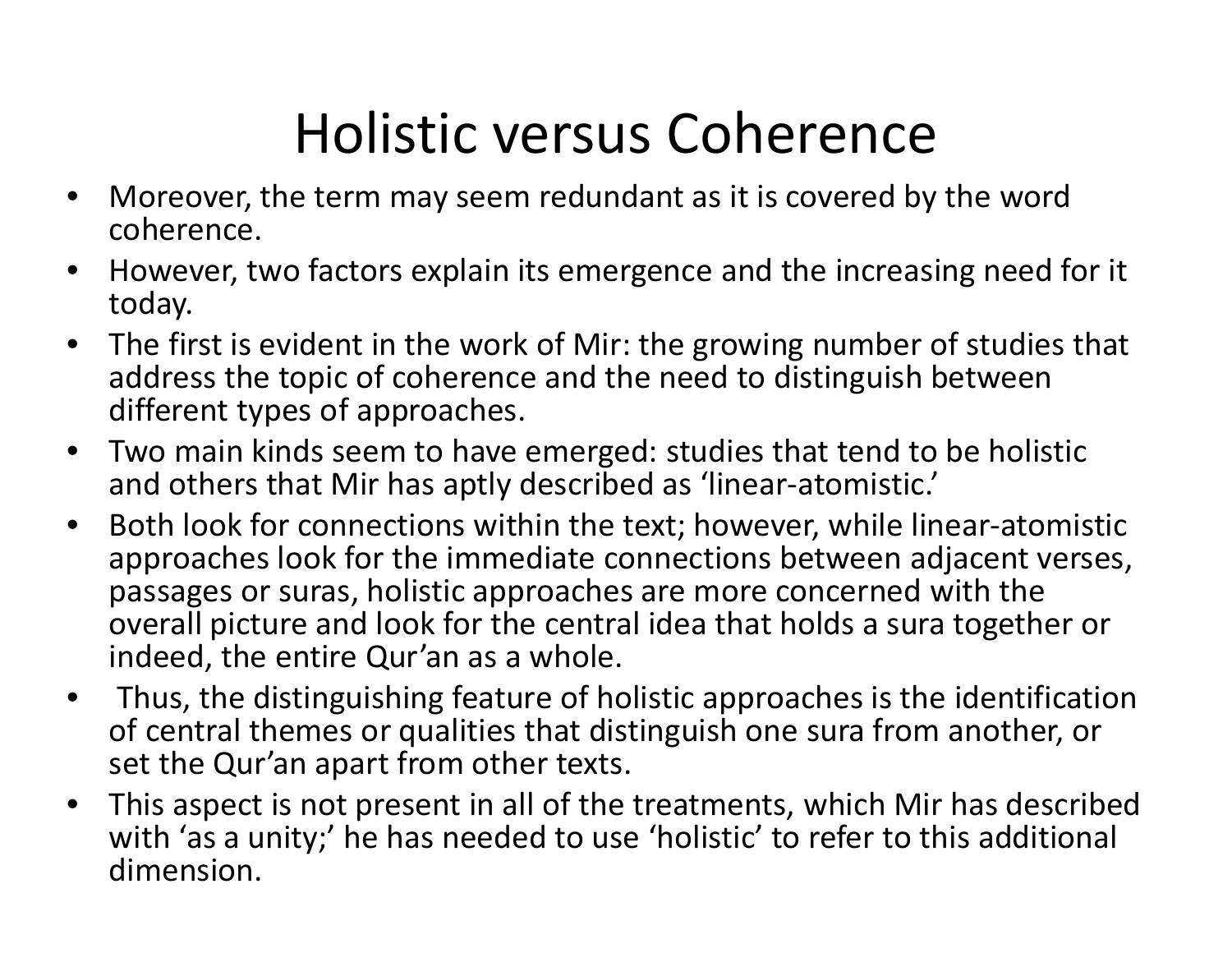## Atomistic Approach

- Muslim Qur'an exegesis is of several types-traditionist, theological, literary‐philological, juristical.!
- But if there is one feature that almost all types have in common, it is probably atomism.
- •• By atomism is here meant a verse-by-verse approach to the <br>∩ur'an Qur'an.
- With most Muslim exegetes, the basic unit of Qur'an study is one or a few verses taken in isolation from the preceding and following verses.
- This approach led to the widely-held belief (or the belief may have caused the approach) that the received arrangement of Qur'anic verses and surahs is not very significant for exegetical pur poses.
- "Most scholars, including Imam Malik and al‐Baqillani, hold the view that the arrangement of the Qur'an has nothing to do with divine guidance.'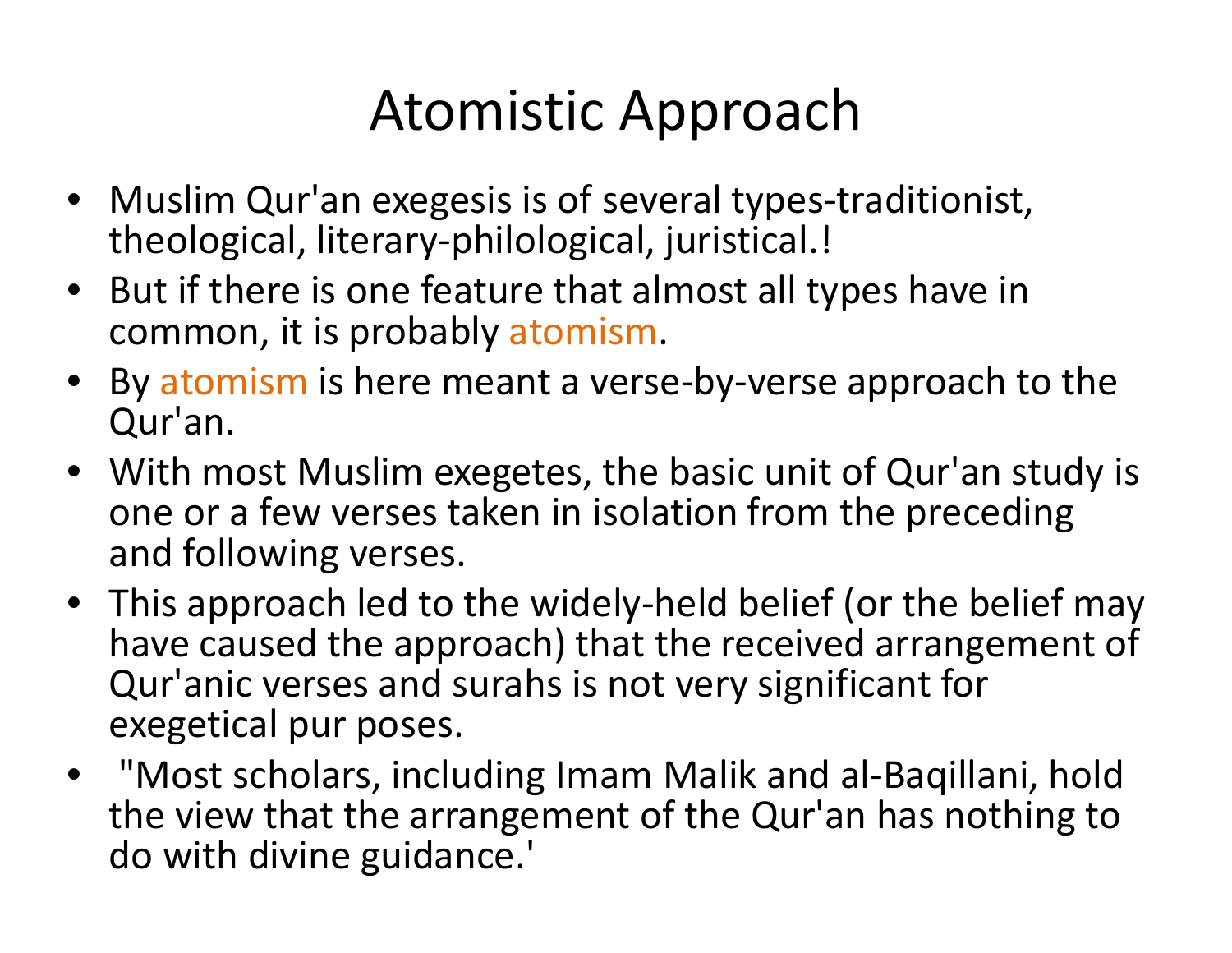## Holistic versus linear‐atomistic Approaches

- Holistic and linear-atomistic approaches have one thing in common: both are concerned with coherence and are contrasted with the more traditional atomistic methods, which treat the Qur'an on a verse‐by‐verse basis, interpreting each verse virtually independently of the general literary context.
- Tabarı's (d. 310 ⁄ 923) (1954–68) monumental Jami%al‐Bayan'an ta'wıl <sup>a</sup>˜y al‐Qur'an is a prime example of such a commentary.
- He organizes the verses in a seriatim manner, listing the interpretations of a number of early authorities under each verse, and does not address each sura as a whole.
- $\bullet$  His work is one of the sequential chain‐like commentaries known as tafsır musalsal or 'chained commentary,' a type that is widespread and foundational for the tafsır genre.
- They are by far the most common of the medieval commentaries and are considerably popular today.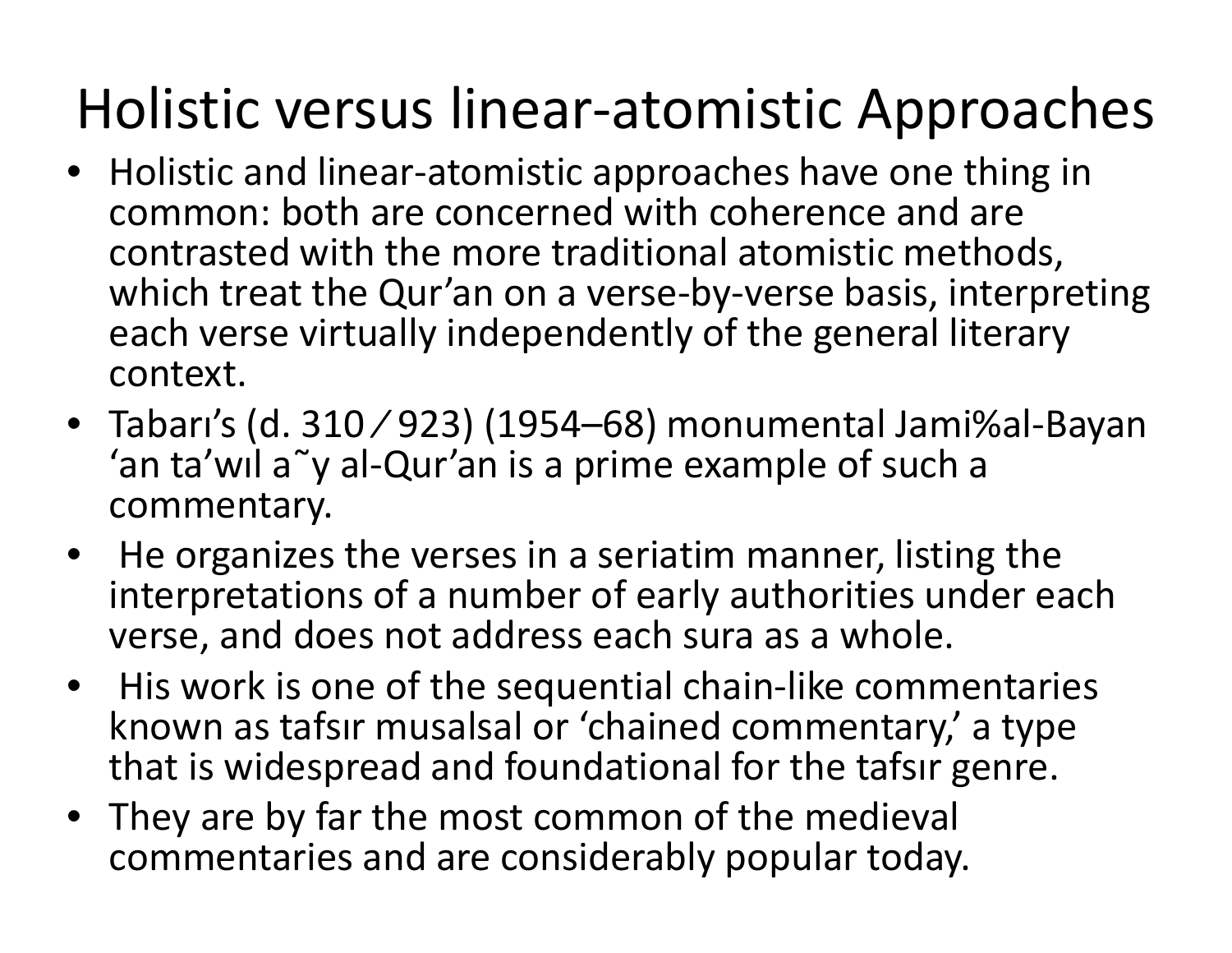## Synchronic & Diachronic Approaches

- • The second factor that has led to the emergence of the term 'holistic' is evident in the work of Barlas, and stems from the growing interest in cross‐disciplinary pursuits. Barlas has connected her approach to Biblical hermeneutics. She has stepped towards building some methodological consistency with Biblical studies, in which 'holistic' is used to refer to similar, text‐based methods.
- •• Biblical holistic approaches are generally synchronic in nature and treat the text 'as‐is' without delving into its origins and compositional subunits.
- •• They are contrasted with diachronic approaches, which are concerned with the text's development over time, and tend to fragment it into several source documents.
- $\bullet$  Some tension exists between both types: the diachronic, 'fragmenting' approaches and the synchronic, holistic ones.
- $\bullet$  However, while the Biblical diachronic approaches are primarily those of modern source critics, Qur'anic 'fragmenting,' atomistic ones are predominantly those of traditional Muslim orthodoxy.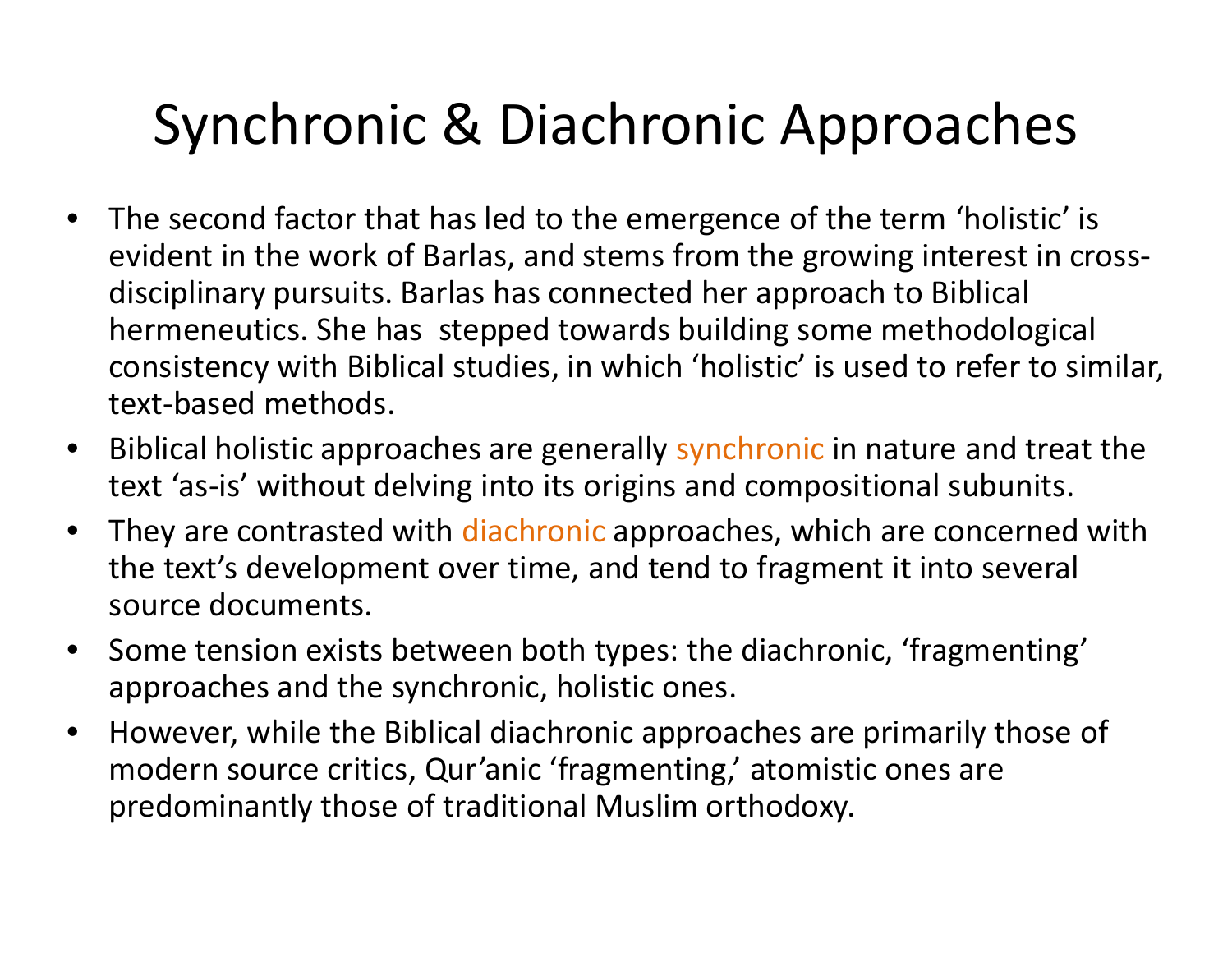## Medieval Approaches

- Early investigations into the Qur'an's textual coherence can be found under two terms: nazm (literally, 'order,<br>arrangement, erganization') and munasaha (literally, arrangement, organization') and munasaba (literally, 'suitability, correlation, connection').
- The history of these pursuits has interested a few contemporary scholars, among whom Mir's work is probably the most significant in the West.
- Of value is also the modern Egyptian secondary scholarship, particularly some monographs on nazm in<br>the work of major writers, such as the work of major writers, such as
- 'Amr ibn Bahr al‐Jahiz (d. 255 ⁄ 868 or 9),
- •Abu Bakr al‐Baqillani (d. 403 ⁄ 1013)
- 'Abd al‐Qahir al‐Jurjani (d. 471 ⁄ 1078)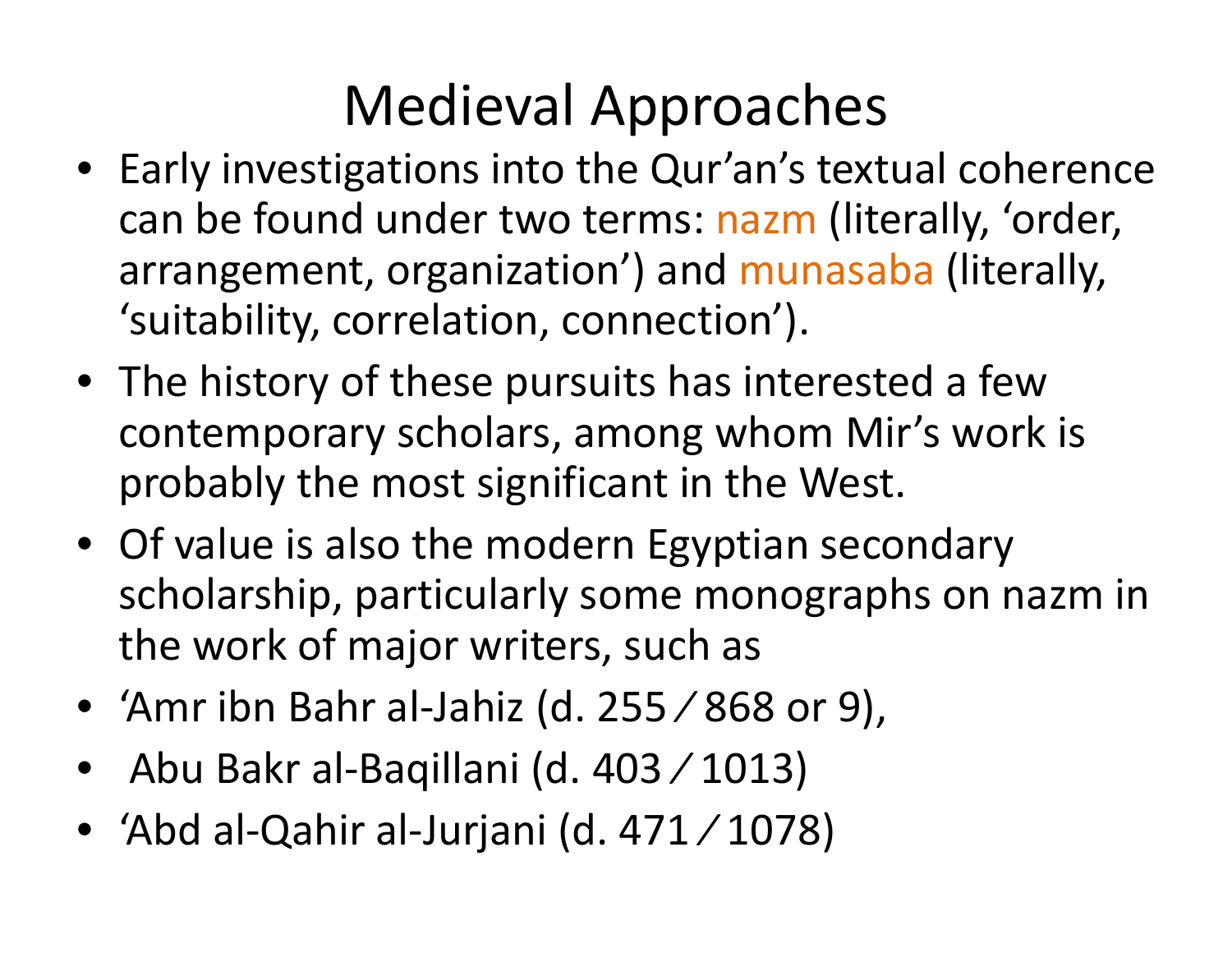### Medieval Approaches

- •Jarullah al‐Zamakhshari (d. 538 ⁄ 1144).
- $\bullet$ In addition, one should mention two medieval secondary sources:
- $\bullet$ ● Badr al-Dın al-Zarkashi's (d. 794⁄1391) al-Burhan fi 'ulum al-Qur'an
- $\bullet$ ● and Jalal al-Din al-Suyutı's (d. 911⁄1505) al-Itqan fi 'ulum al-Qur'an.
- $\bullet$  Both are still popular as reference manuals on the Qur'anic sciences – categories of knowledge deemed essential for the study of the Qur'an in the past centuries.
- $\bullet$  While alZarkashı's book is the earlier and more comprehensive of the two, al‐Suyutı's is more widely disseminated and definitive today.
- •• Both authors provide a chapter on munasaba and discuss nazm in their<br>experiences on line that has must the Qur'en's inimitability on chapters on I'jaz, the theory of the Qur'an's inimitability or impeccability.
- $\bullet$ • The placement of nazm within these sources suggests that early nazm<br>discousses westimized by lighted to l'inclusions discourse was intimately linked to I'jaz theory.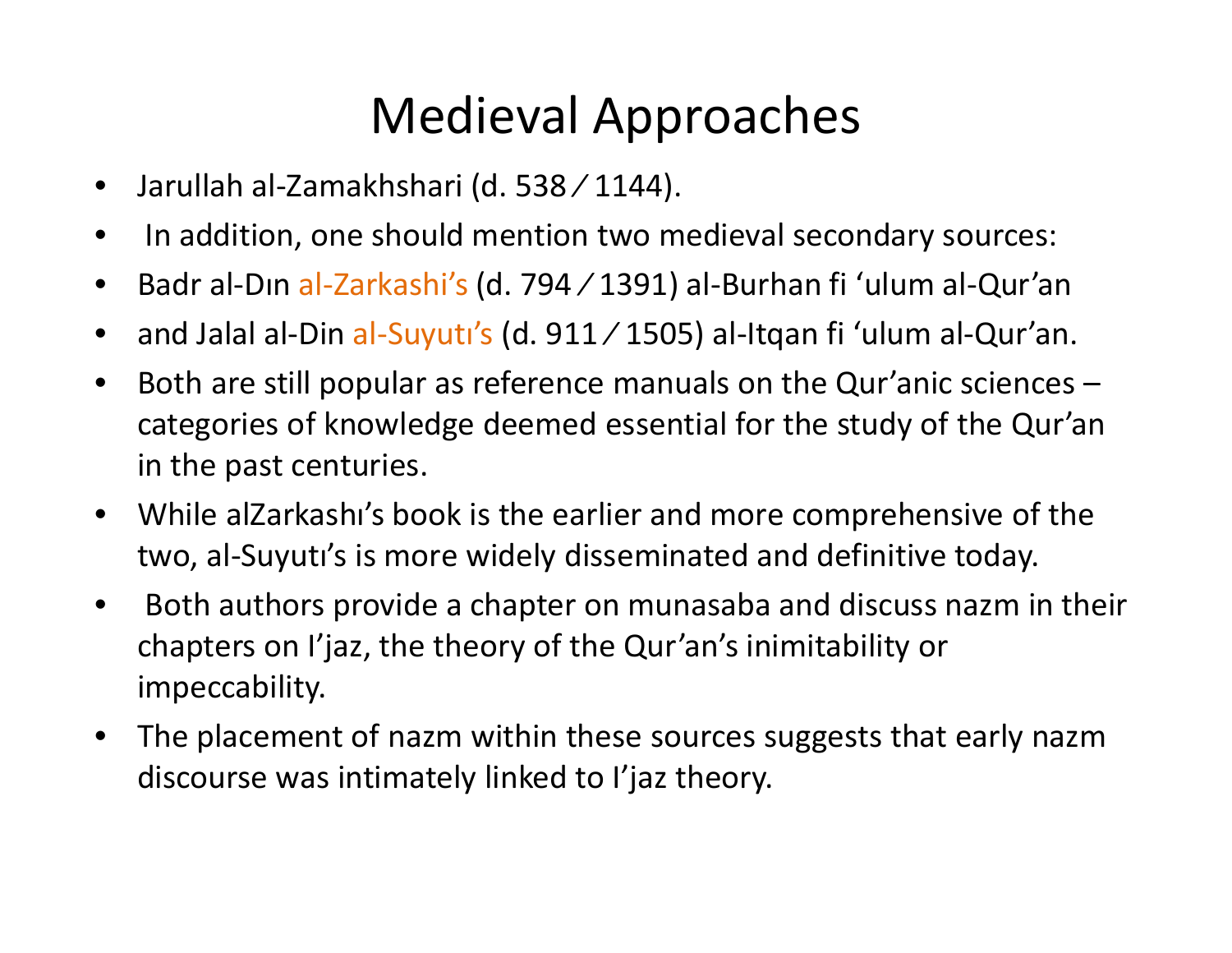## Nazm

- $\bullet$ • The earliest known monographs on nazm date to the ninth century;<br>however none of these is extant today however, none of these is extant today.
- •• The most significant is the well-attested Nazm al-Qur'an of al-Jahiz, which<br>has been reconstructed to some extent from the author's existing works has been reconstructed to some extent from the author's existing works.
- $\bullet$ Here too, the link between nazm discourse and ijaz theory is evident;<br>nazm is used to explain and demonstrate the sunerior diction, stylistic nazm is used to explain and demonstrate the superior diction, stylistic<br>features, and other compositional qualities of the Qur'an features, and other compositional qualities of the Qur'an.
- •• There is some confusion over what the term nazm initially referred to,<br>whether it went hevond word-meaning relationshins to encompass ho whether it went beyond word-meaning relationships to encompass holistic concerns, such as central themes and other common features.
- • Based on the work of Abu Sulayman al‐Khattabi(d. 388 ⁄ 998) , al‐Baqillani, al‐Jurjani, and al‐Zamakhshari, Mir (1986, pp. 11–6) has argued that it referred principally to the former and he has not found evidence of holistic concerns.
- • However, al‐Jindi (1969) has shown otherwise: medieval scholars had a more broad‐ranging, nuanced understanding of the word.
- • The earliest extant example of holistic sura treatments comes in the form of al‐Baqillanı's analysis of Ghafir and Fussilat, where he points out the internal connections between passages and suggests a central theme).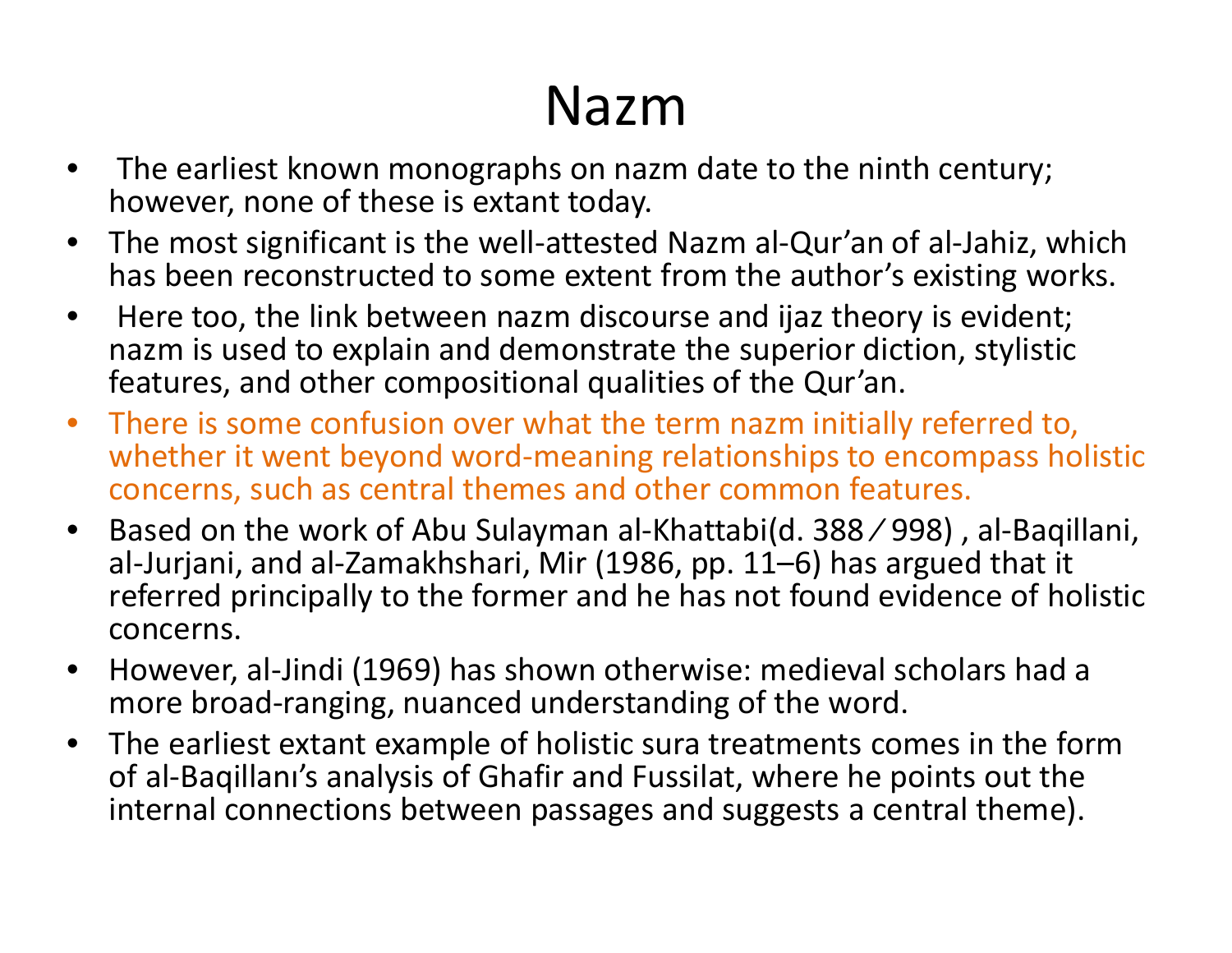### Nazm

- $\bullet$  In both cases, he identifies it as 'the necessity of the Qur'an being a proof, and the indication of its miracle, stating that these suras are based on it, from the beginning to the end.
- $\bullet$ • Therefore, al-Baqillanı's understanding of the word nazm went<br>havend werd magning relationships: he has nuadused the first beyond word‐meaning relationships: he has produced the first known treatments of suras as whole units, tied together by a common theme.
- $\bullet$ • Thus, medieval scholars understood nazm to refer broadly to<br>strategies are acte of the Qur'er's disting commercities and stude various aspects of the Qur'an's diction, composition, and style. Their understanding ranged from word‐meaning relationships to linear connections between verses, and included approaching suras and the entire Qur'an as a whole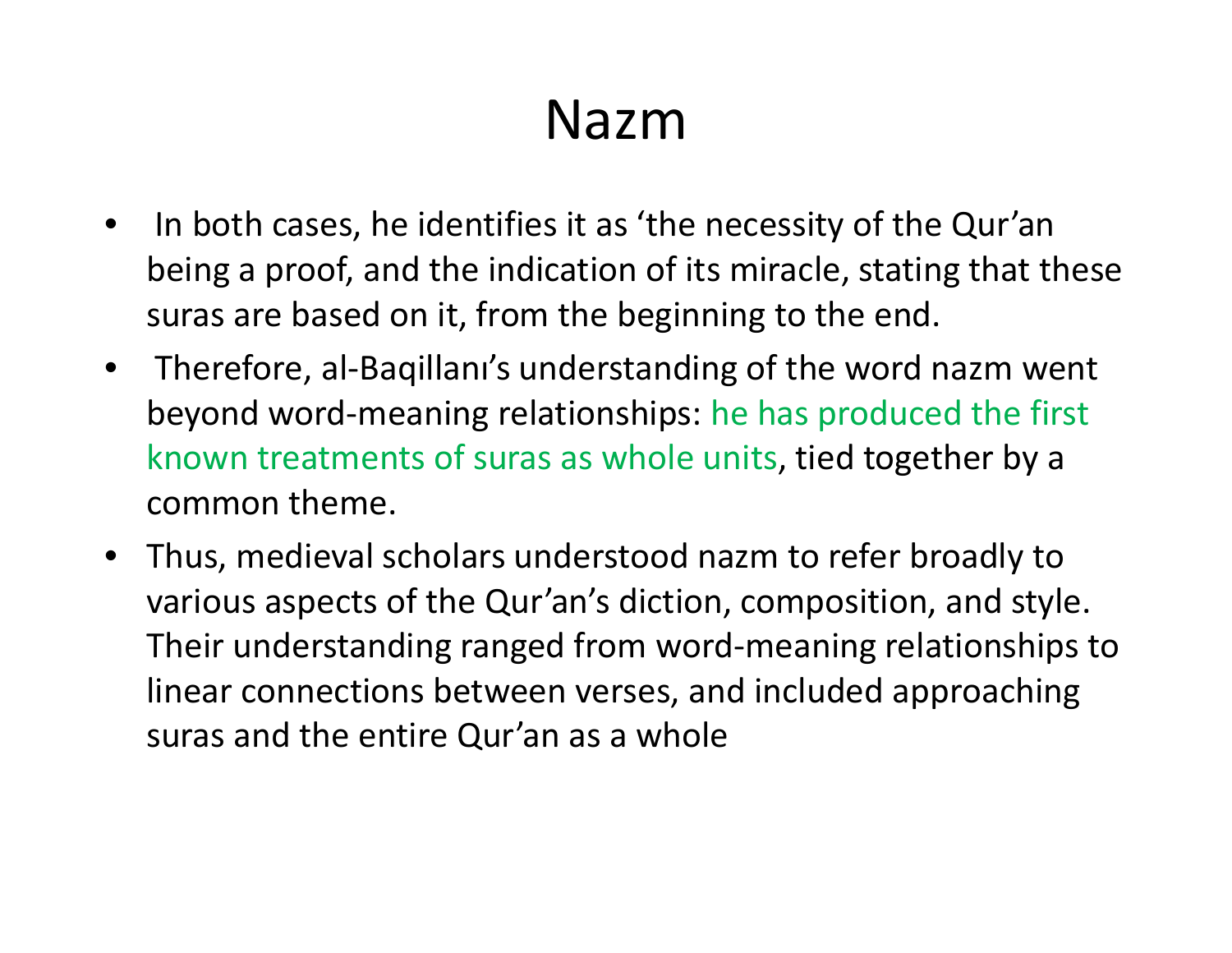## MUNASABA

- Unlike nazm, there is scant evidence that munasaba was an established genre early in Islamic history and what is available post-dates nazm by several<br>centuries centuries.
- Two monographs are known from the medieval literature: Ibn al‐Zubayr al‐Ghirnati's (d.708 ⁄ 1308) (1990) al‐Burhan fi munasabat tartıb suwar al‐Qur'an and al‐Suyutı's (1987) Tanasuq al‐durar fı tanasub al‐ suwar.
- Both only address the connections between each sura and the next, and are not generally concerned with intra-sura coherence or features that hold the Qur'an together as a whole. Both have been recently published as small one‐volume books.